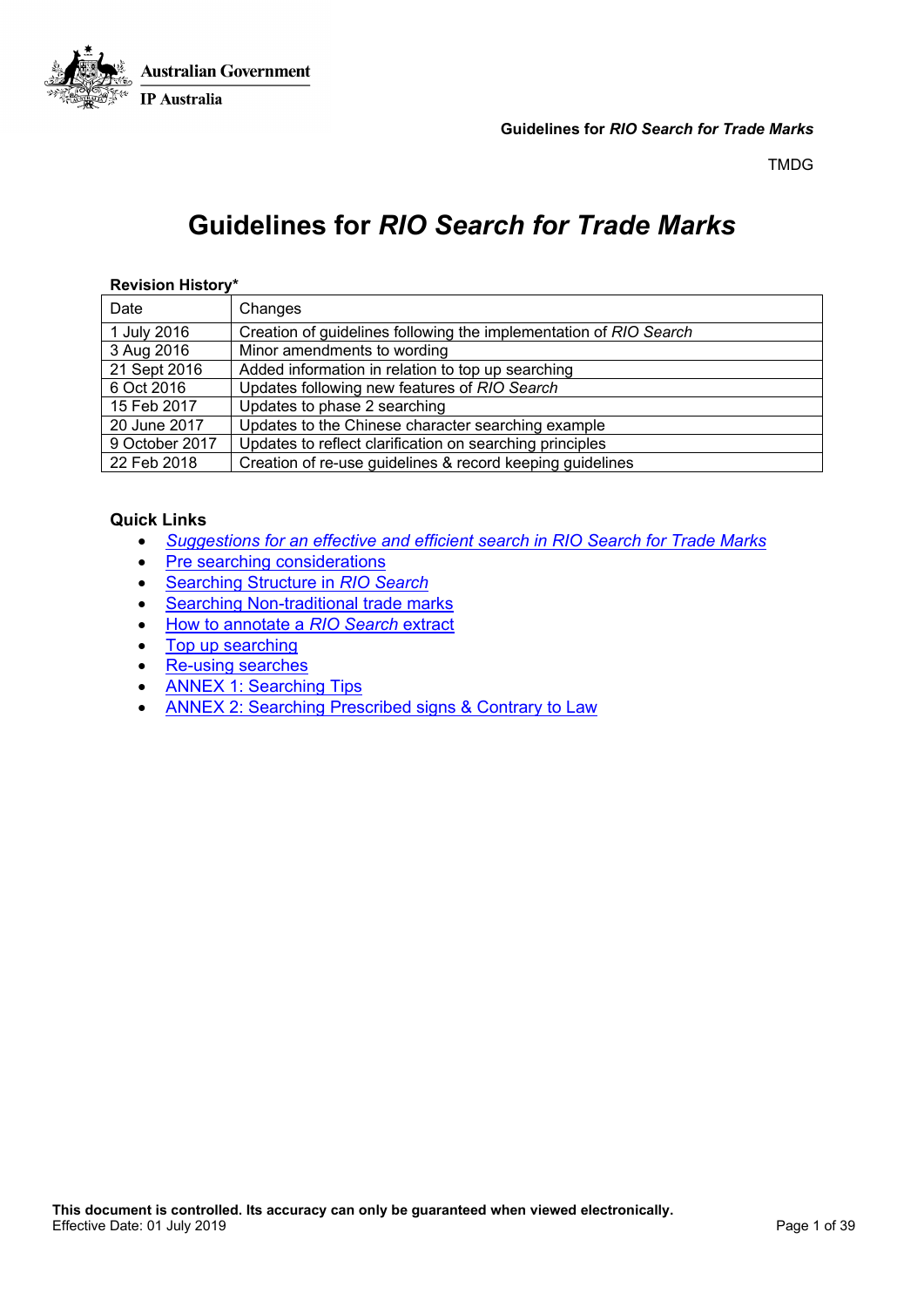## **Examination &** *RIO Search for Trade Marks*

Searches need to be conducted in an efficient and effective manner, ensuring a high probability of finding relevant prior applications and registrations and/or establishing grounds for rejection or acceptance.

As the Search Report forms an integral part of the decision-making process and the written record, it should demonstate a logical sequence of searches and extract all relevant trade marks. This not only ensures the quality of the product, but benefits others who view the file at a later date.

Searches using *RIO Search* will have a high probability of finding:

- All conflicting trade marks and relevant precedent
- Trade marks from the same owner
- Relevant regulated signs

## <span id="page-1-0"></span>**Suggestions for an effective and efficient search in** *RIO Search for Trade Marks*

Searching in *RIO Search* usually requires significant keystrokes and screen time. The examiner will need to consider how many results they will need to look at conducting an effective search whilst being aware of WHS concerns.

Whilst searching, the results count will be displayed (in bold on the right side of the screen). With the use of the Save button, searches can be saved to the Search List without being viewed. This can be used if the results are 0 or if the results are too large to view, and this will demonstrate that the search was attempted.

As a general guide, it is suggested that in cases where individual searches return results of greater than 200, the examiner should seriously consider whether an alternative search strategy could be used in the next line/s that would achieve a smaller number of hits and still be effective. There will be times when a search will return results of over 200. Some single or two letter trade marks and common words or devices are examples of this. If these types of elements are the only part(s) of the trade mark, the results must still be looked at.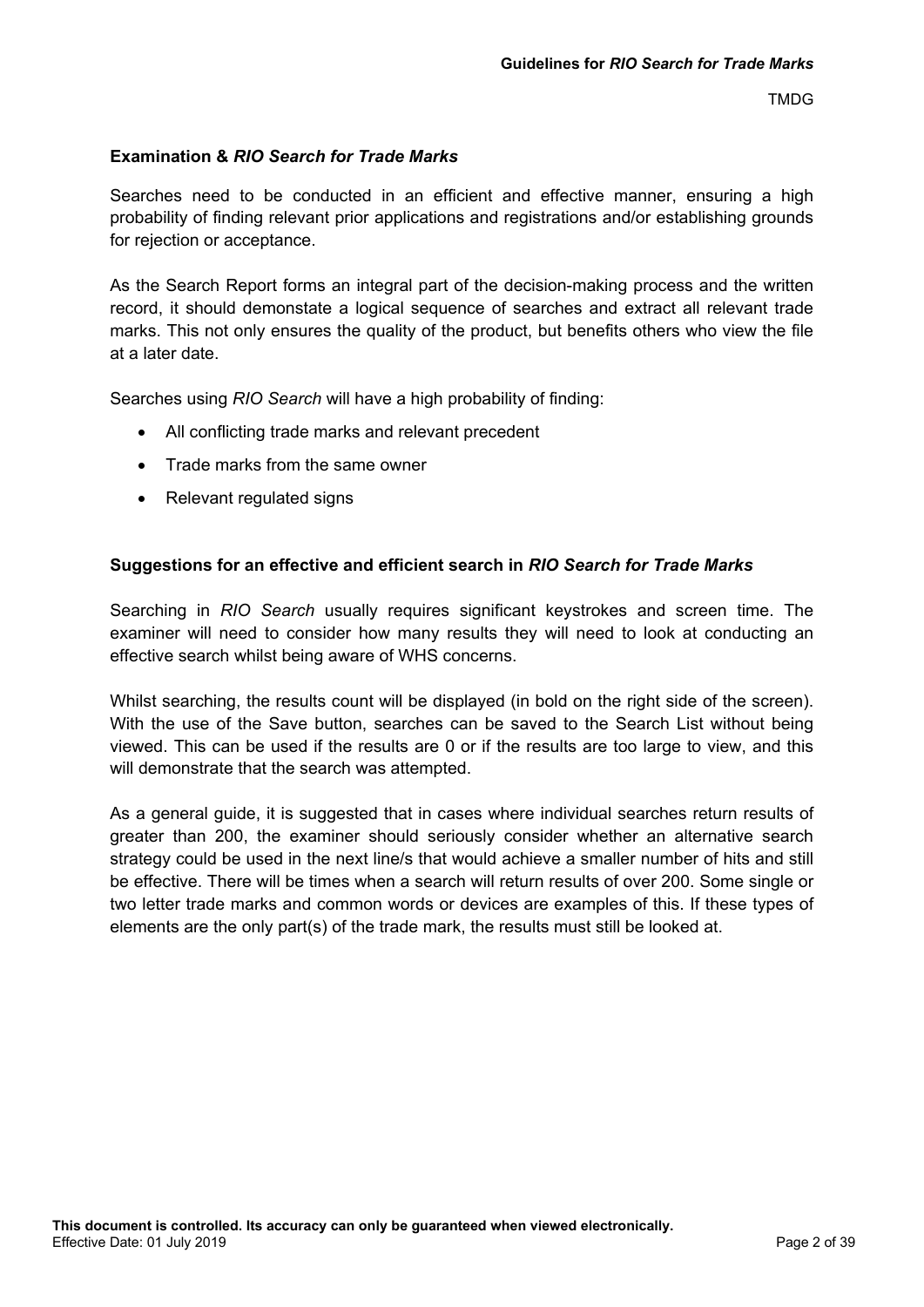#### <span id="page-2-0"></span>**Pre-searching considerations**

There are a number of important considerations before you commence searching. These include:

- Checking the classification of goods/services before you start:
- $\triangleright$  If the goods and/or services are ambiguous or have been misclassified, your search strategy would need to cover any classes which have the potential to be added to the application at a later stage.
- $\triangleright$  If there are potential conflicting goods/services in unassociated classes the search strategy needs to consider the unassociated class(es).
- Knowing what you are looking for:
	- $\triangleright$  Consider what would constitute a ground for rejection and plan your search before you begin. Your section 44 decision making skills will play a key role in how you formulate your strategy. Focus your search on parts of the trade mark which are of trade mark significance – noting that this does not mean searching on these elements only.
	- $\triangleright$  Know when to consider prescribed signs and trade marks where use is contrary to law (see [ANNEX 2: Searching R](#page-23-0)egulated Signs)
	- $\triangleright$  Think about how the trade mark will be perceived in the marketplace or how it could be marketed (e.g. pronunciations or emphasis on different parts of the trade mark), and include searches for such variations where appropriate.
	- $\triangleright$  Remember to include common phonetic equivalents and/or similar image descriptors (see ANNEX 1: *[Searching Tips](#page-25-0)* attachment for examples) where appropriate.
	- $\triangleright$  Understand how trade marks are indexed and what indexing terms can assist you with your searches (see *[Word Constituents](http://intranet/atmoss/falcon/help/glossary/word_constituents.htm)*, *Figurative [Constituents](http://intranet/atmoss/falcon/help/glossary/devices.htm)*, *[Top Level Terms](http://intranet/atmoss/falcon/help/glossary/list_of_top_level_terms.htm)* for more information).
	- $\triangleright$  Understand which goods/services would be considered of the same/similar description, or to be closely related, and in which classes such goods/services would be correctly classified (see *Cross Class Search List [Including Known Unassociated Classes](https://intranet.aipo.gov.au/sites/default/files/2017-06/conflicting_goods_and_services_list.doc)*).
	- *Know when to stop!*

Please see ANNEX 1: *[Searching Tips](#page-25-0)* for more information on ways to conduct an effective and efficient search.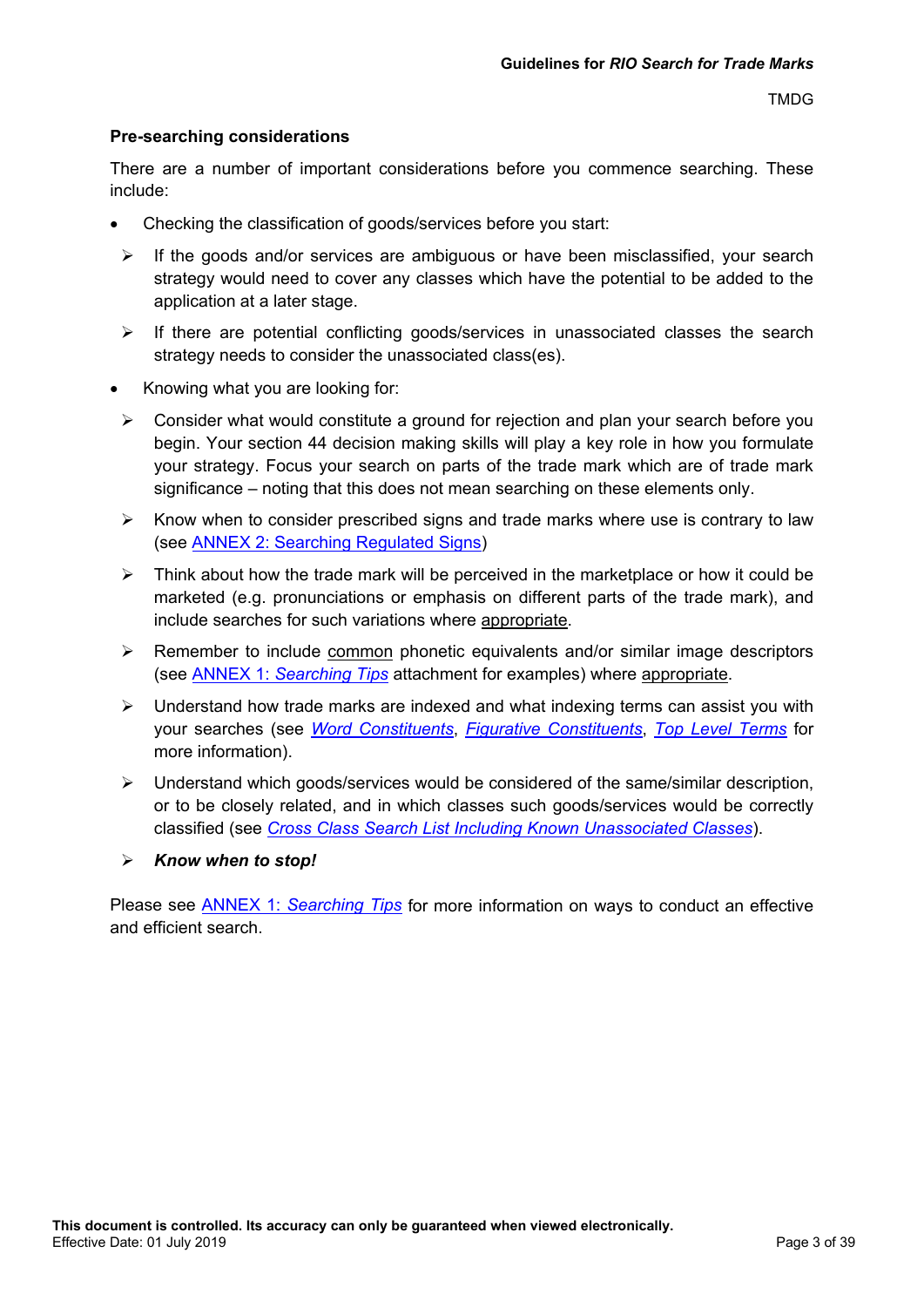## **Record Keeping**

Before starting your search please note the following record keeping requirements:

- Searches that have been viewed should be indicated by any of the following means:
	- $\circ$  On the Search Results screen, by completing the tick box at the bottom of the screen of the last page of results
	- o On the Search List screen by completing the tick box/es
- *RIO Search* Extract Lists (including top-up searches) must be saved to file.
- TM Headstart requests must never appear on your Extract List (an exception is the TM Headstart being assessed during a TM Headstart assessment). This is because *RIO Search* Extract Lists are Available for Public Inspection (API) and TM Headstart requests are not. If there are any TM Headstart requests on the Extract List besides the TM Headstart being assessed, the system will prevent the examination being finalised. An error will appear on the front page of the dashboard.
- All trade marks on Extract Lists saved to the file must be annotated to indicate the examiner's decision in regard to section 44. A warning message will appear on the front page of the dashboard if none of the trade marks on the Extract List are annotated. This acts as a reminder that all of the trade marks on the Extract List must be annotated.
- All -9 million signs appearing on Extract Lists saved to file must be annotated with the appropriate annotation being **s39 and/or s42 not raised (considered)** or **s39 and/or s42 raised.** When a s39/s42 is annotated as **s39/s42 not raised (considered)**, working notes should be added to indicate the reason for the examiner's decision.

## **Precedent**

Precedent can be a useful tool to assist examination decisions, but it is not the test for determining whether grounds for rejection exist. We can consider precedent for the following reasons:

- To know how a similar trade mark (regardless of its current status) has previously been examined (for example: for s39-s44 and also for formalities matters such as classification.
- In some cases, the precedent for an earlier trade mark may assist in focussing your subsequent s39, 41, 42 and 43 research.
- To maintain familiarity with the "state of the Register" for common trade marks (e.g. SMART trade marks for electronic goods or POWER trade marks for machines).
- To identify and extract conflicting trade marks.

Note that by using the assessment summary criteria we can search across the examination report history.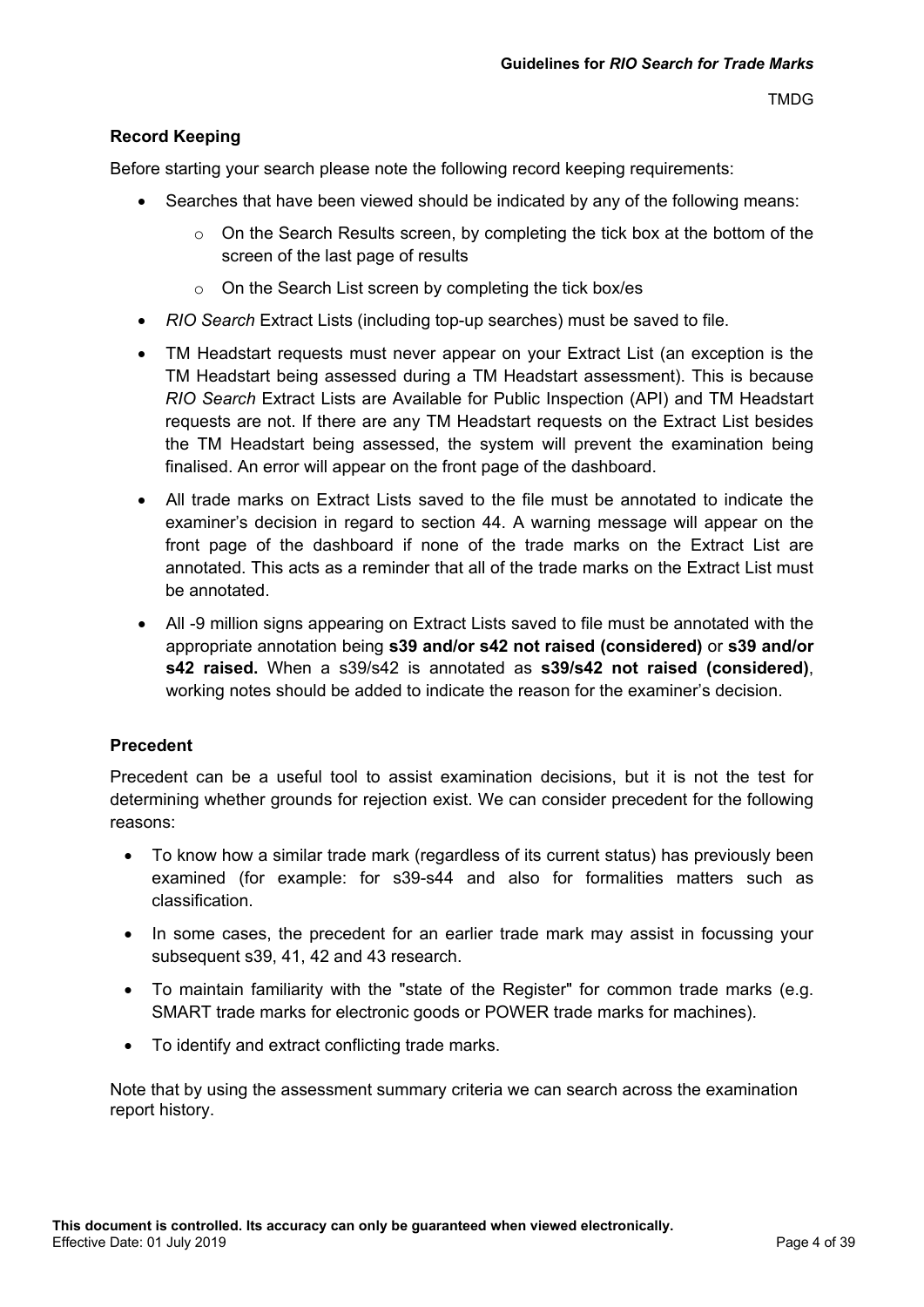#### <span id="page-4-0"></span>**Search Structure in RIO Search**

When performing an examination search in RIO, some of the annotations will be automatic including *This mark, Status* and *Later priority date*.

Searching is split into 3 main phases which must be carried out:

- **[Phase 1:](#page-4-1) Ownership search(es)**
- **[Phase 2:](#page-6-0) Initial Broad Search(es) (including All classes/All status')**
- **[Phase 3:](#page-13-0) Subsequent Searches (relevant class(es)/status)**

#### <span id="page-4-1"></span>**Phase 1. Owner search(es)**

An owner search must be conducted to ensure registrability, formalities and classification issues are dealt with consistently. It is also useful for finding potential hand-ons.

For those trade marks that have multiple owners, each owner should be searched individually. This is because there may be prior applications that are owned by only one of the owners and this is relevant to the examination of the current application. A red dot will be visible on the owner name text field, indicating that there is more than one owner to search. A risk management approach is applied in this respect, that is if an application has more than 2 owners listed, owner searches will only be required for 2 of the listed owners.

In some instances multiple owners may appear in *RIO Search* in the following ways:

- Example 1: Owner/s: Joe Nathan and Mitch Moreland
- Example 2: Owner/s: J and V Martinez

In situations such as this, both owners must be searched. These owner names can be searched separately, or if the results are small enough to view these can be searched together by adding an 'OR.'

For example:

| Example 1:  |                                  |
|-------------|----------------------------------|
| Owner name: | "Joe Nathan" OR "Mitch Moreland" |
| Example 2:  |                                  |
| Owner name: | "J Martinez" OR "V Martinez"     |

If the initial search results are too large the owner search can be restricted to status group PENDING. Alternatively, the examiner may restrict to a recent number range (eg >1000000). Either method will help ensure applications currently under examination from the same owner will have classification, ownership etc. dealt with consistently.

Refer to *[Guidelines for Passing](http://docstore.aipo.gov.au/intranet/docstore/technical_communications/TM_Examiner_Manual/WebHelp/part_64_resources_for_examiners/64.9.16_guidelines_for_passing_on_files.htm) on Files* for when to pass a file to another examiner.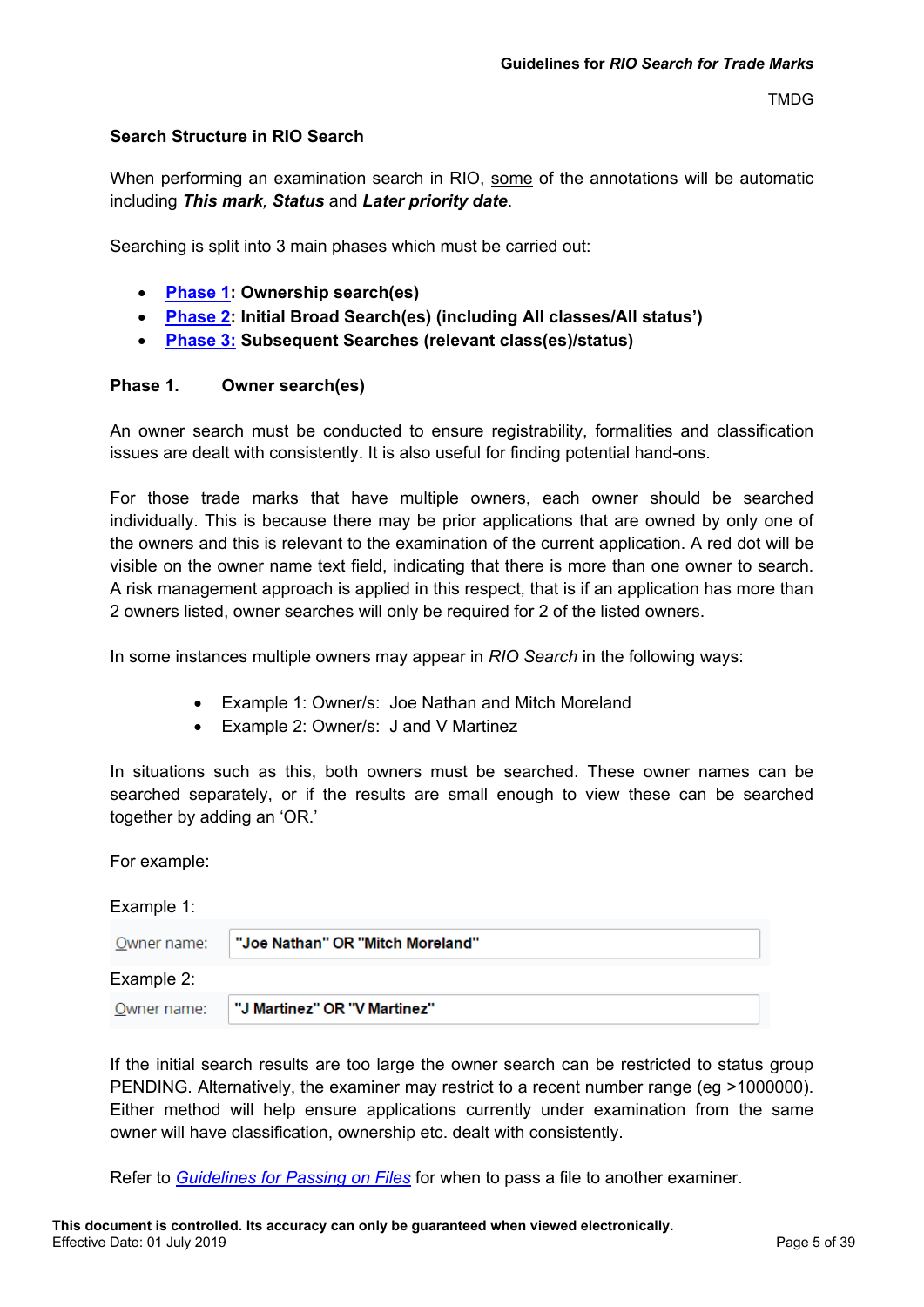The owner search criteria can allow for different variations of the owner name at the same time with the use of wildcards and 'OR'. For example, the following search strategy will find results including K Mart, K-Mart and Kmart (but will also find kwikmart, etc.):

Eg Owner name: "k mart" OR k\*mart

An owner name search that is conducted without quotation marks will find trade marks that contain the words in any order. For example a search for *Gold Coast City Council* will find owner names such as *The Council of the City of the Gold Coast*. Quotation marks such as *"Gold Coast City Council"* can be used to make the search more specific by only finding the words in the exact order.

**NB:** When conducting an owner name search consider company name variations. For example, an exact search for *Calais Pty Limited* will not find slight variations (where the owner may have previously supplied different owner name details – *Calais Limited, Calais Pty Ltd*). In this instance an owner name search for *Calais* would be appropriate as it would provide a manageable amount of results to view and find slight varations if applicable.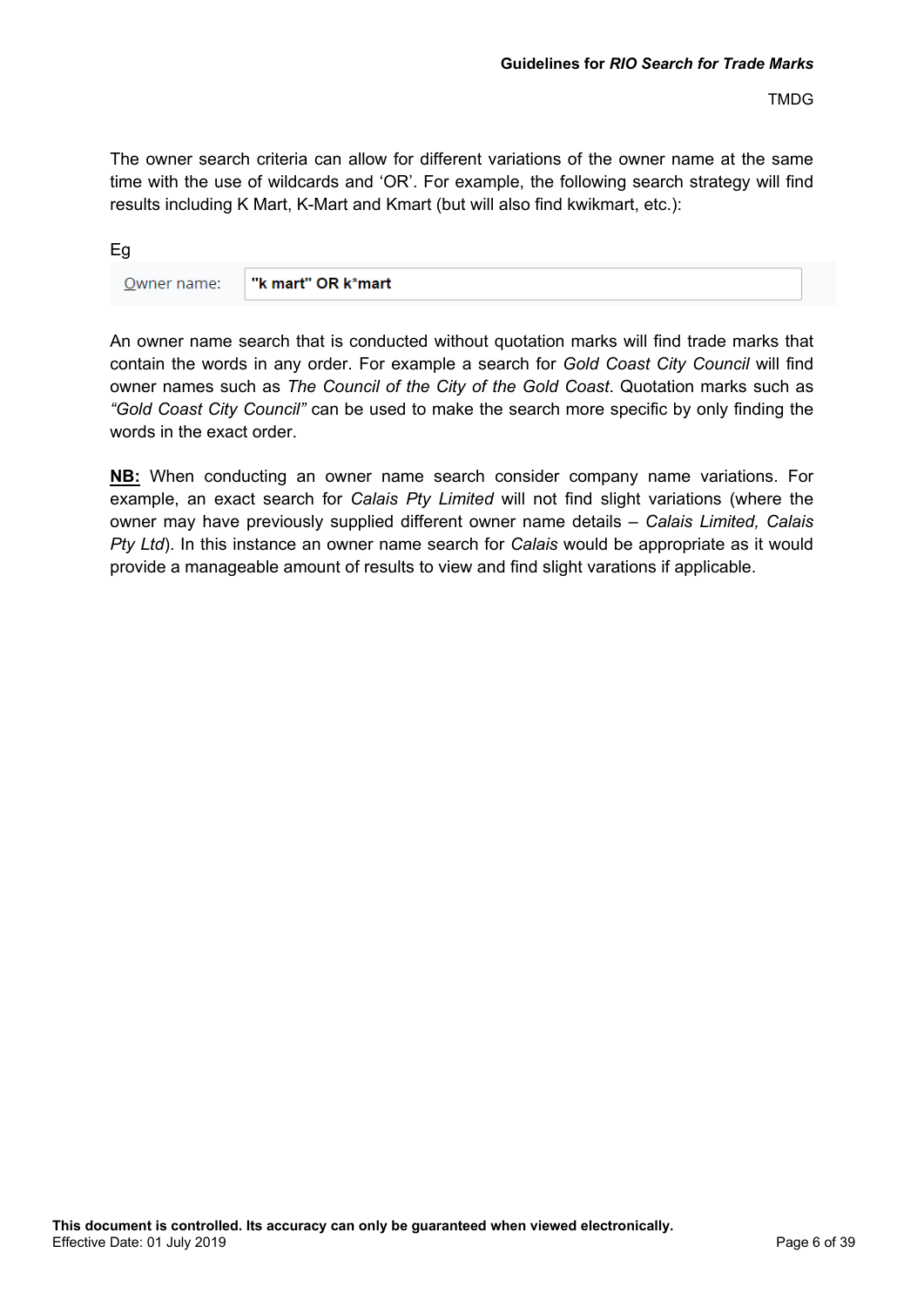## <span id="page-6-0"></span>**Phase 2. Initial Broad Search(es) (including All Classes, All Status Groups)**

The reasons for conducting initial broad searches are to find the following types of trade marks:

- Relevant Regulated signs (-9000000)
- Substantially identical trade marks including:
	- o where the goods/services have been incorrectly classified
	- o where similar or closely related goods/services are claimed outside of the associated classes (eg: solar panels for heating in Class 11 vs solar panels for electricity in Class 9)
	- $\circ$  to account for changes in the NICE classification where some goods/services were classified differently in the past (eg: diapers/nappies in Class 5 (NICE 10) vs diapers/nappies in classes 16 & 25 (NICE 9))
- Relevant precedent which will assist you to make examination decisions (including raising conflicting trade marks). **Please note however that legislative changes, relevant case law and changes in office practice must be considered when deciding whether precedent is relevant, and whether it should be followed.**

Searching at Phase 2 attempts to focus on finding identical and substantially identical trade marks (section 44), and Regulated Signs(sections 39 and 42) that the trade mark being examined would so nearly resemble as to be likely to be taken for. These searches are undertaken with all classes and all status groups selected.

**NB:** There is an expectation that examiners are aware of the relevant parts of the *Trade Marks Act 1995, Trade Marks Regulations 1995* and Trade Marks Manual of Practice and Procedure to assist in formulating an appropriate search strategy.

## **Phase 2. -** *Section 44 of the Act*

When considering section 44 it is not usually effective or efficient to search for a range of deceptively similar trade marks during Phase 2 searching. While this can be undertaken if a manageable number of search results can be achieved, the searching process allows for a risk management approach to be considered at this phase (where appropriate) which weighs up the likelihood of finding relevant trade marks against the time that will be spent looking through a large number of results that may have no relevance to the examination at hand.

However, where a trade mark consists of invented and clearly unique words, which also have no known meaning when viewed together, it is expected that these words should be searched individually at Phase 2. For example: QWERTY COBLARK. It would be appropriate to search QWERTY (all classes, all status groups) and a separate search for COBLARK (all classes, all status groups).

This is because the words separately are considered to be memorable (being invented words with no association with the goods andor services claimed), and major elements of the trade mark under examination.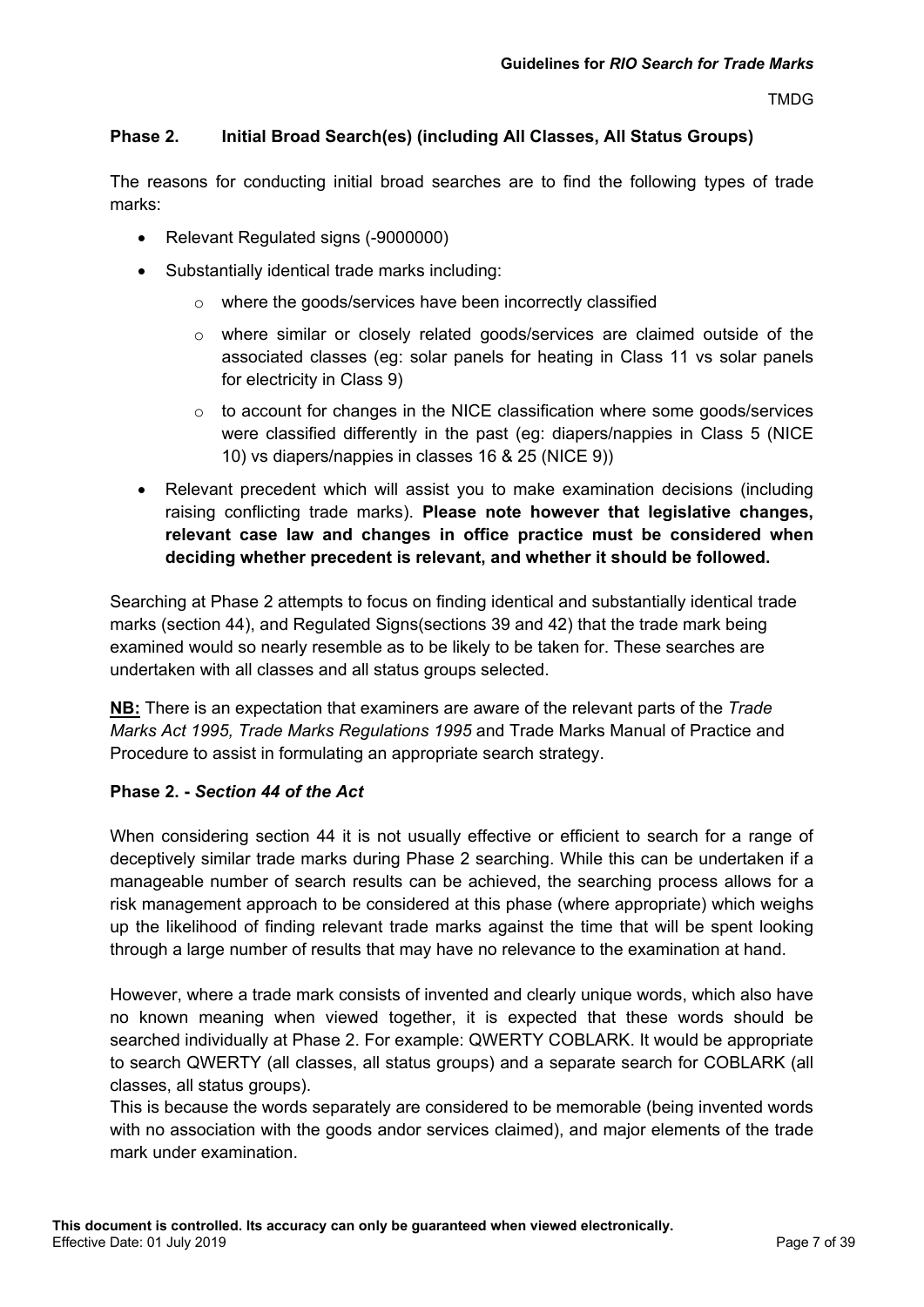Likewise, where a trade mark contains non-distinctive elements, care should be taken to ensure that these elements are not searched in combination with distinctive elements. For example: IKEA OTTOMAN (Class 20: seats). It would not be appropriate in this circumstance to combine the two words.

It is important to bear in mind that in instances where results are too large to view at Phase 2 consideration is given to the statement of goods and/or services claimed. This may inform the bredth of your search strategy at Phase 3, bearing in mind misclassified goods and/or services and unassociated classes. See [Cross Class Search list](http://docstore.aipo.gov.au/intranet/docstore/technical_communications/TM_Examiner_Manual/WebHelp/part_26_conflict_with_other_signs_-_section_44/3._cross_class_search_list.htm) for more information.

**Prescribed and Contrary to Law Signs (regulated signs); sections 39 and 42 of the Act**

Prescribed signs and signs where use is contrary to law can be identified by a -9000000 number and will always appear at the start of your All Classes All Status Group search results. If it is difficult to complete a Phase 2 search due to high numbers of search results, these signs will still be discoverable in Phase 3.

When considering Phase 2 search strategies that take these signs into account, it is important to remember that any search undertaken should be done so on the basis that the results include signs that the trade mark being examined would so nearly resemble as to be likely to be taken for it. RIO Search strategies should focus on this consideration.

An example of a trade mark that both includes a -9 million sign, and the trade mark is likely to so nearly resemble the sign as to be likely to be taken for it would be WHO HEALTHCARE (Class 44 health care related services). A Phase 2 search should be conducted for WHO (exact word) to find the WHO (World Health Organisation) relevant prescribed sign.

If however the trade mark was WHO KNOWS for class 16: printed matter, a Phase 2 search for WHO (exact word) would not be necessary. This wording, when used together, has a clear and understandable meaning that differs from the meaning of the words solus. The trade mark as-a-whole suggests a question, presenting the phrase WHO KNOWS(?). This idea or concept is not likely to resemble a reference to WHO (World Health Organisation) as to be likely to be taken for it. A combination search would be appropriate in this case.

If the trade mark you are examining contains the image indexing terms CROSS,GREEK, *RIO Search* will automatically conduct the following search:

|                  | Viewed | <b>Results</b> | Search criteria                                                             |       | Class | <b>Status</b> | Combine | Refine | Remove                   |
|------------------|--------|----------------|-----------------------------------------------------------------------------|-------|-------|---------------|---------|--------|--------------------------|
| $\blacktriangle$ |        |                | Image<br>cross, geneva (EI) OR flag, switzerland (EI) Prescribed/Prohibited | Flags | All   | All           |         |        | $\overline{\phantom{a}}$ |

*RIO Search* will also extract the relevant -9 million signs (mentioned above). These signs will not be annotated, and the examiner must consider the signs and manually annotate them accordingly. If the signs are not relevant, the examiner can delete them from the Extract List.

**NB:** The above search will not be required in circumstances where the trade mark contains an emblem that may be taken as a "plus", "positive" or "in addition to" symbol **instead** of a Red cross. However, a note MUST be made on the working notes in the examination dashboard to acknowledge the above consideration rather than a search for these signs.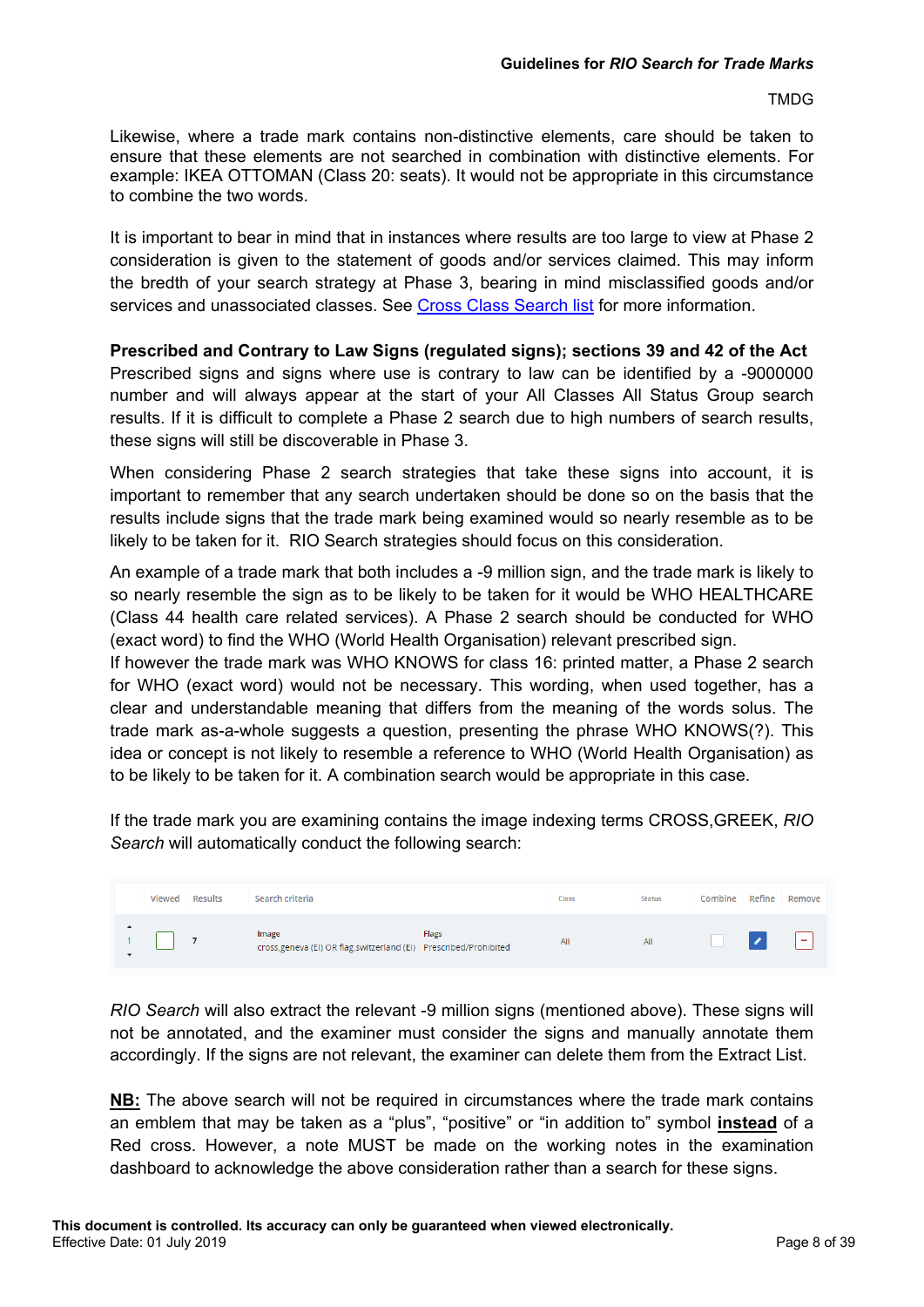Examiners may also be required to conduct searches for the relevant -9 million signs as they may not come up automatically (depending on the indexing of the trade mark you are examining).

(See ANNEX 2: Searching Regulated Signs) and parts 30 and 31 of the Manual for further information and assistance on what to look for.

## **EXAMPLES**

**Example 1:** 

KODAK CLAWRIFIC (Class 9 computer software goods)

**What are the major elements of the trade mark?**

- Kodak (invented word)
- Clawrific (invented word)

**Example Phase 2 Search:**

KODAK (pw) ALL ALL

LAWRIF (pw) ALL ALL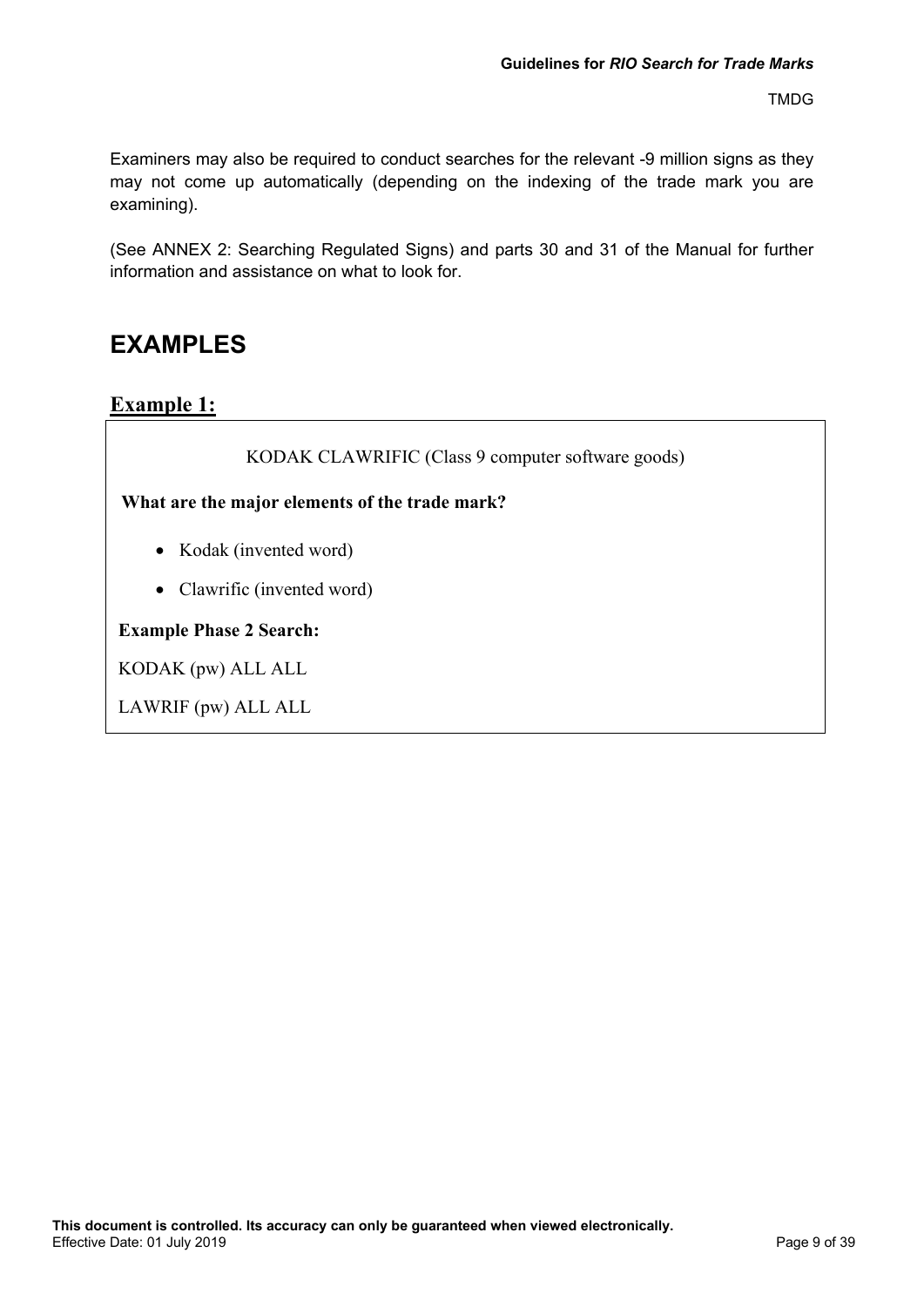## **Example 2:**

## APPLE BUILDING (Class 37 building services)

**What are the major elements of the trade mark?**

• Apple (word)

## **Example Phase 2 Search:**

APPLE (pw) ALL ALL

Refine to (ew) APPLE

## **Example 3:**

## UNITED TURNSTILES (Class 6 turnstiles of metal)

## **What are the major elements of the trade mark?**

• United (word)

## **Example Phase 2 Search:**

UNITED (ew) ALL ALL; too large

Refine to UNITED (ew) PENDING, REGISTERED AND REFUSED; too large

Refine to UNITED (ew) PENDING

NB:

- Class 6 is not associated with class 42 – searching at phase 3 will not include this class.

- These goods are ones that require searching in an unassociated class (class 9 – see *Conflicting Goods and Services List*). A search for UNITED that includes this class will need to be conducted at Phase 2 or 3.

- It is not appropriate to combine UNITED with TURNSTILES to minimise the results to a manageable number.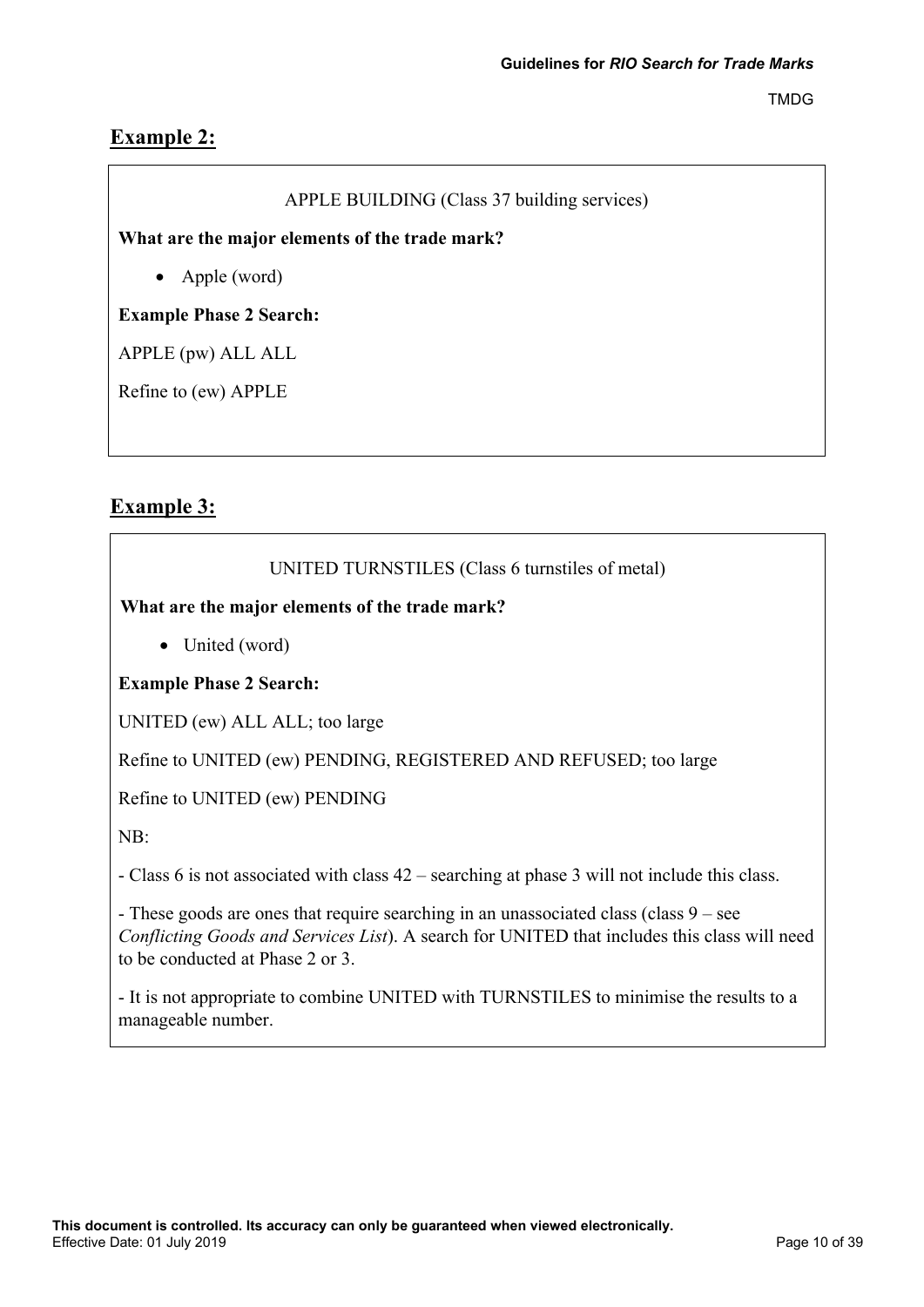## **Example 4:**

## KazaNover (Class 45 dating services)

## **What are the major elements of the trade mark?**

• KazaNover

## **Example Phase 2 Search:**

KA (pw) and NOV (pw) ALL ALL

NB: It may create efficiency (in Phase 3 searching) to search each word (KAZA/ NOVER) individually at Phase 2.

## **Example 5:**

## LIFE'S PRETTY STRAIGHT WITHOUT TWISTIES (Class 30 chips) **What are the major elements of the trade mark?**

- TWISTIES
- LIFE'S PRETTY STRAIGHT (phrase)

## **Example Phase 2 Search:**

TWISTI (pw) ALL ALL

LIFE (pw) and STRAIGHT (pw) ALL ALL

## **Example 6:**

WHO HEALTHCARE (Class 44 health care related services)

**What are the major elements of the trade mark?**

• WHO (word)

**Example Phase 2 Search:** WHO (pw) ALL ALL

Refine to (ew) WHO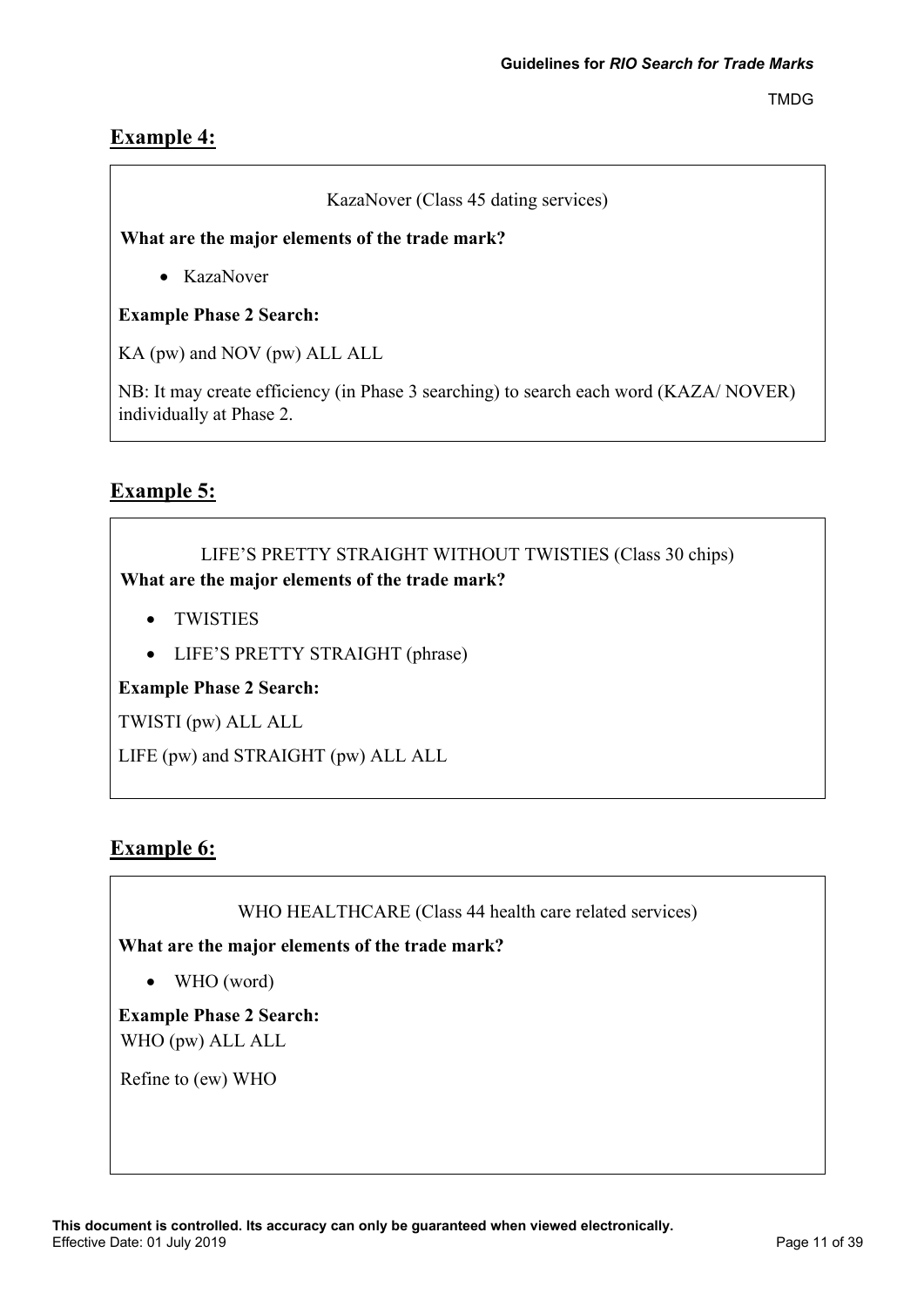## **Example 7:**

## WHO KNOWS (Class 16 printed matter)

## **What are the major elements of the trade mark?**

• WHO KNOWS (phrase – which has a meaning that differs from the words individually)

## **Example Phase 2 Search:**

WHO (pw) and KNOW (pw) ALL ALL

## **Example 8**



**(**Class 16 plastics material film)

## **What are the major elements of the trade mark?**

- BEAVER (image)
- BEAVER (word)

## **Example Phase 2 Search:**

BEAVER (pi) ALL ALL

NB: Consider the word equivalent BEAVER at Phase 3.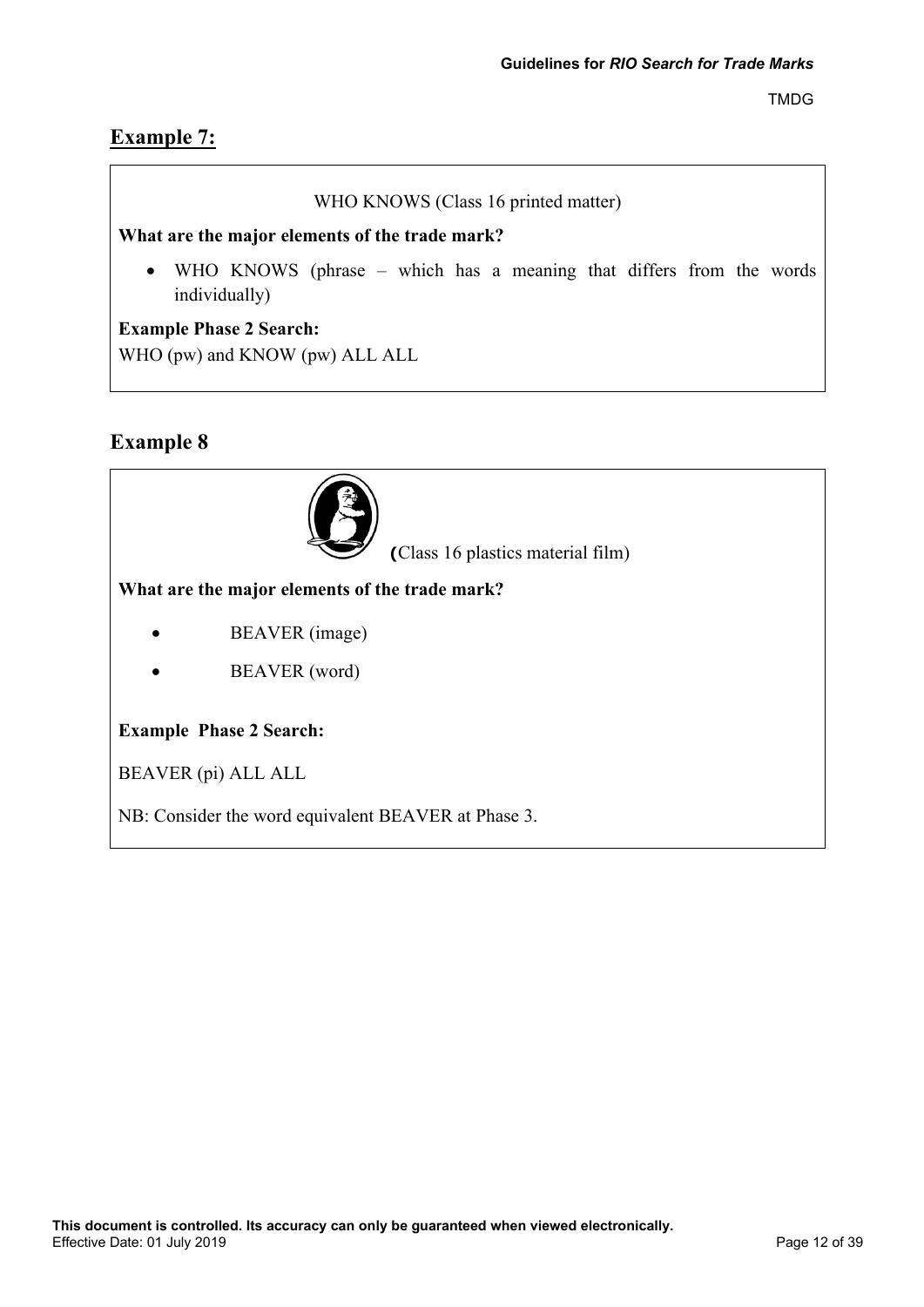## **Example 9**



• **Please note the guidance for searching descriptive material in phase 3 below**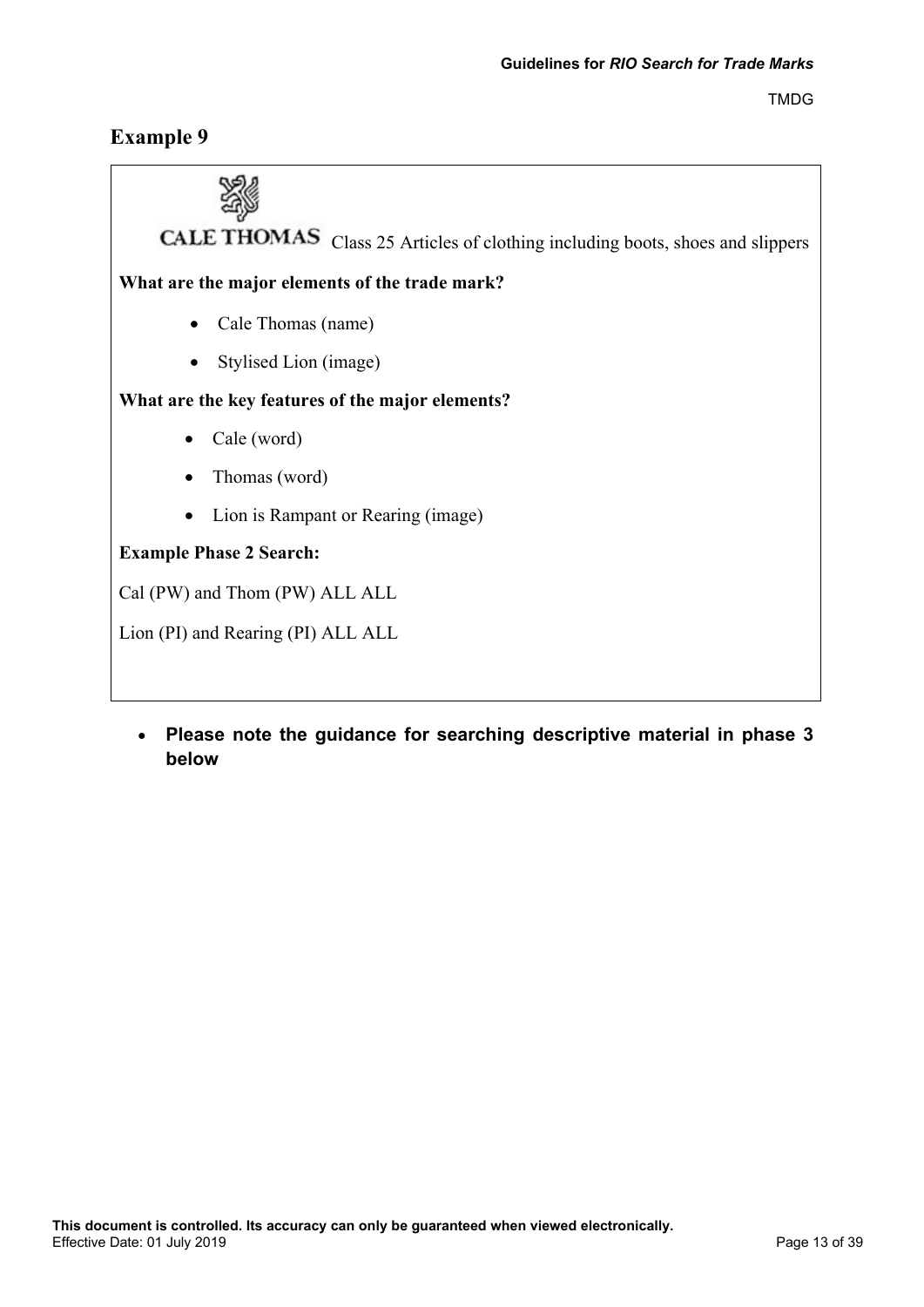#### <span id="page-13-0"></span>**Phase 3. Subsequent searches (relevant class(es)/status)**

This phase of searching will largely depend on the nature of the trade mark you are examining and what has been covered during Phase 2 searching. Consider how best to continue searching with respect to the key features/major elements of the particular trade mark being examined in order to have a high probability of finding deceptively similar trade marks in the relevant classes. *[Annex 1: Searching](#page-25-0) Tips* contains information to assist examiners when considering how to continue searching.

NOTE: If you have restricted your Phase 2 searches to exclude possible unassociated classes, status etc, or combined the key features/major elements with other material in the trade mark, make sure you cover them in some part of your Phase 3 searching (where relevant). Make sure you keep in mind the searching tips in ANNEX 1 below. Before continuing you should consider:

- What are the most important parts of the trade mark and what would be considered similar
- Variations of the trade mark and how wide your search strategy will be
- What *RIO Search* tools will best suit the search strategy

#### **For word searching**

• Part Word relevant classes, Pending, Registered and Refused status group

If results returned for these searches are too large, consider restricting to Word Prefix/Suffix/Exact Word (where appropriate).

If the trade mark doesn't lend itself to effective Word Prefix/Suffix/Exact Word searching, or the results are still too large, undertake one or more of the following approaches:

- Browse the results to look for irrelevant trade marks which appear in the search results, then either adjust search terms to remove those results or undertake a search for those specific terms and exclude them from the previous search.
	- $\circ$  For example, if the trade mark is EXCEL and search results show multiple trade marks containing EXCELLENT, either adjust the search term (possibly Exact word) or undertake a search for 'EXCEL' And Not 'EXCELLENT'.
- Restrict to single class (try Part Word first, but restrict to Word Prefix/Suffix/Exact Word – if required & possible) – be aware of clear similarities in associated/unassociated classes which will not be included in such searches, noting the [Warnings](#page-16-0) regarding restricting to single class(es) below.
- Combine your search with other material in the trade mark, noting the [Warnings](#page-16-0) regarding combining searches with other material below.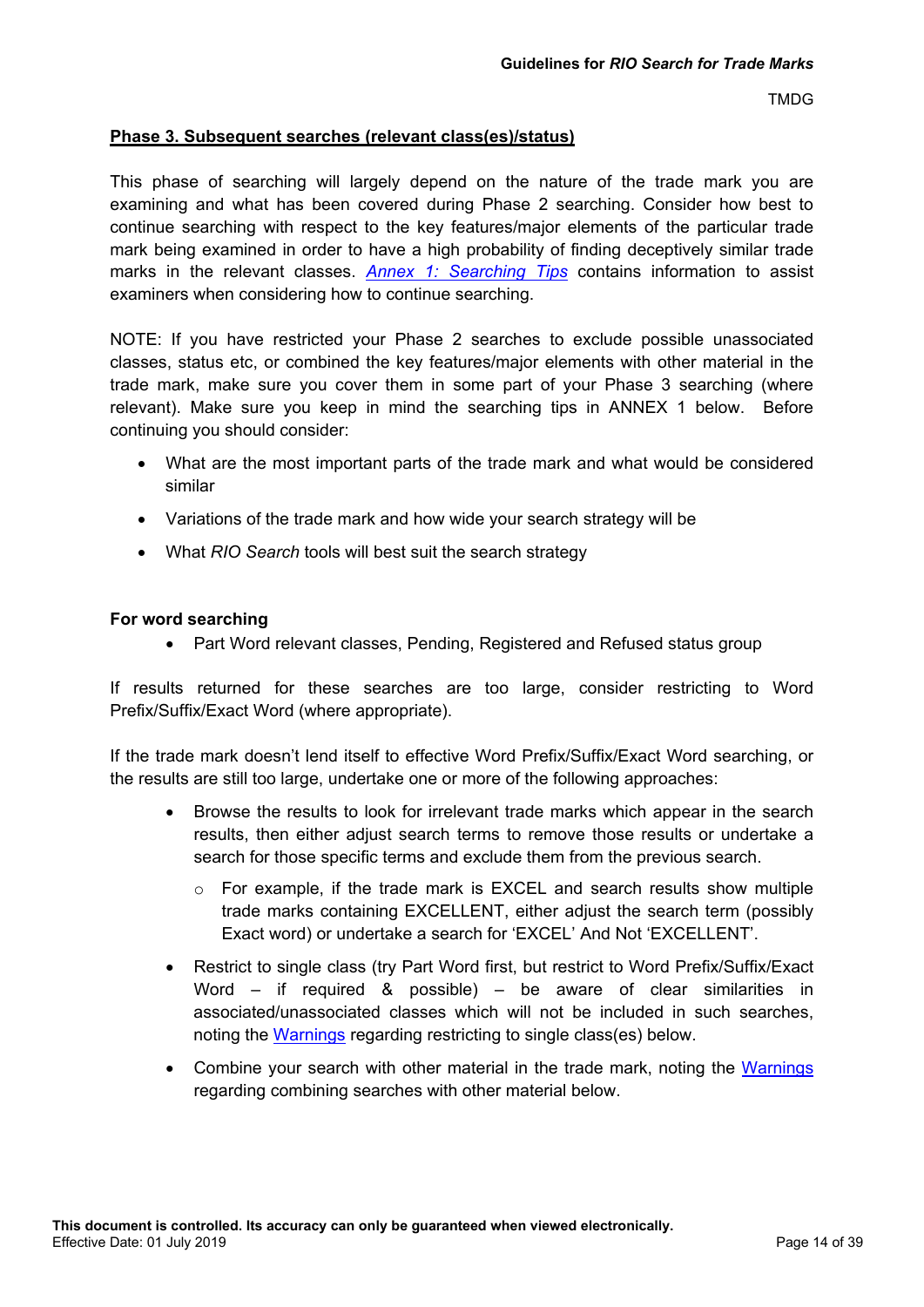#### **Searching non-distinctive terms**

Some trade marks with limited capacity to distinguish could be pending or otherwise registered (under provisions of evidence). Therefore, do not discount the nondistinctive/descriptive elements within a trade mark. If it is likely that such marks would be considered deceptively similar to your mark then a search must be conducted.

For example:

- 1) For the trade mark BLACK MARKET for retail services in Class 35 it would not be necessary to search for MARKET solus. The term BLACK MARKET creates the impression of an illegal place to trade in controlled or scarce commodities. The word MARKET is merely an area or place where commercial dealings are conducted. The overall impressions these marks create are different and they would not be considered deceptively similar
- 2) For the mark LOANS APPROVED (with device) in Class 36 it would be necessary to search for LOANS and APPROVED.These words have descriptive commotations however they form a major element of the mark. If identified a similar mark with the prominent words LOANS APPROVED could form a valid and would need to be identified.



On occasions, non-distinctive terms may form a prominent element of a trade mark. In such situations, consideration must be given to whether the existence of *solely* that term would be problematic. In such cases, the non-disticntive term should be searched at Phase 3. In the event that the results are too large to view, a search using the 'Word Phrase' feature may be appropriate. For example: SUPER FINANCIALS (class 36). It may be appropriate to search "super" using the 'Word Phrase' feature using the single criteria. See below For Word phrase searching.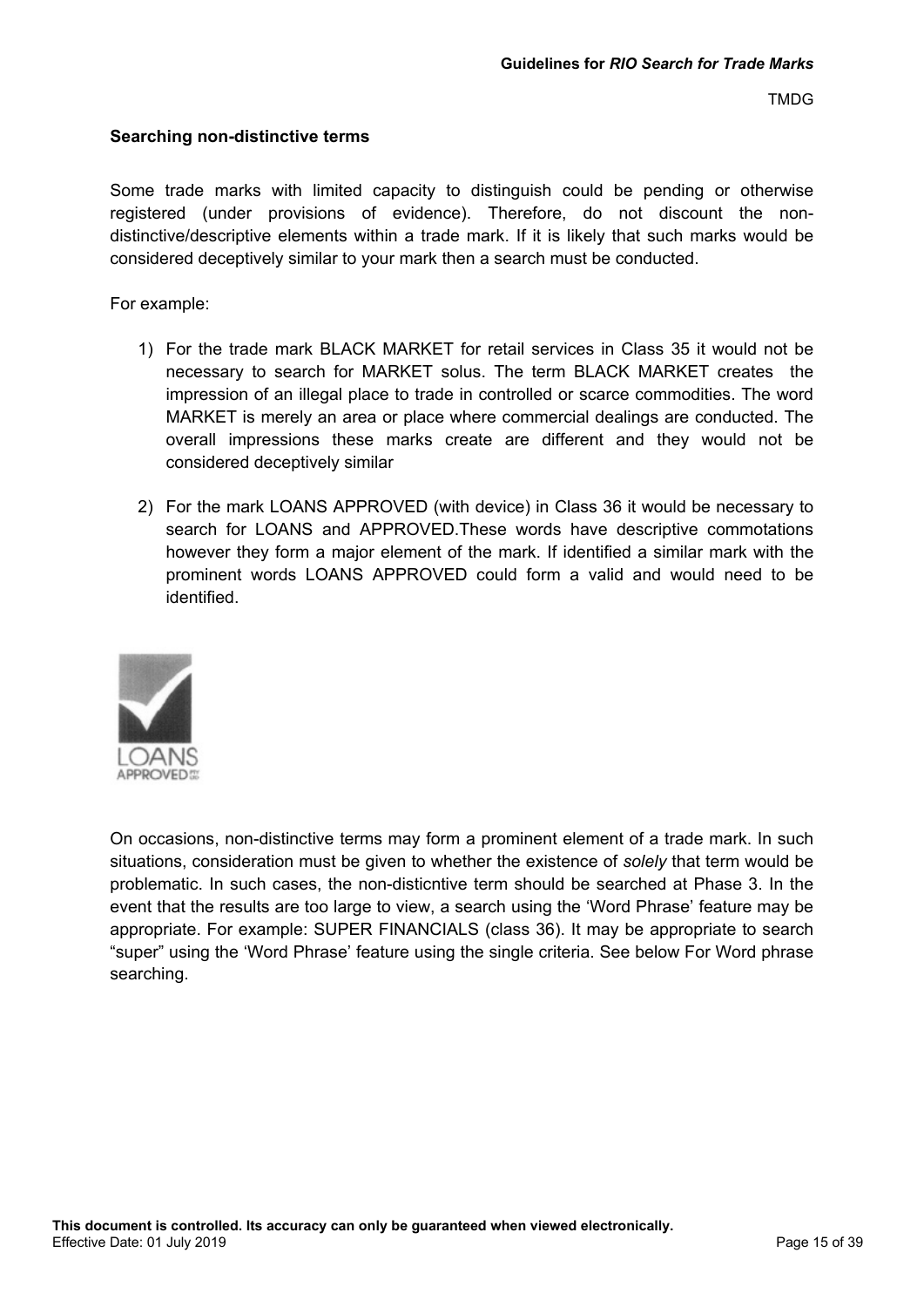#### **For image/device searching**

• Part Image relevant classes, Pending, Registered and Refused status group

If results returned for these searches are too large, undertake one or more of the following approaches:

- Adjust the image search to closer match the trade mark under examination/assessment, if possible (For example, Exact Image search or combining with *[qualifying terms](http://intranet/atmoss/falcon/help/glossary/devices.htm)* or other related material in the trade mark), noting the [Warnings](#page-16-0) regarding restricting to Exact Image/combination searches below.
- Restrict to single class be aware of clear similarities in associated/unassociated classes which will not be included in such searches, noting the [Warnings](#page-16-0) regarding restricting to single class(es) below.

#### **For Goods and services searching**

• This search criteria will search across all specifications of goods and/or services. It may be useful for considering relevant precedent in the specification of other trade marks.

#### **For Word phrase searching**

- Word phrase searching can be useful in particular scenarios. For example, when the order of the words matter (such as for phrases or slogans) or where word elements are repeated and searching using indexing constituents is impractical or ineffective.
- The Word phrase criteria searches across the trade mark's words and not the indexing constituents.
- When using the standard word search criteria, the system cannot distinguish trade marks with one term or a repeating term. For example, searching for the trade mark GO GO using the standard word search criteria is challenging because these trade marks are often indexed only with GO. Conducting searches with the Word Phrase criteria using inverted commas (ie "GO GO") will allow examiners to find trade marks which contain repeating words. Refer to *RIO Search for Trade marks Functional Reference* for further examples.
- When searching for an exact phrase, inverted commas are required. This is because without the use of inverted commas, each space between the words will default to AND. For example, a search for GO GO (without inverted commas) will find all trade marks that contain the word GO with other elements and will also find all trade marks that are only GO, i.e. returning all results with GO.
- At times it may be more appropriate to use the standard word search criteria to make use of indexing terms such as LTR or OZZ.
- Ticking the 'single' criteria refines the results further. It will only find results of trade marks that contain the word or phrase that has been searched and do not contain any other words, but may contain images.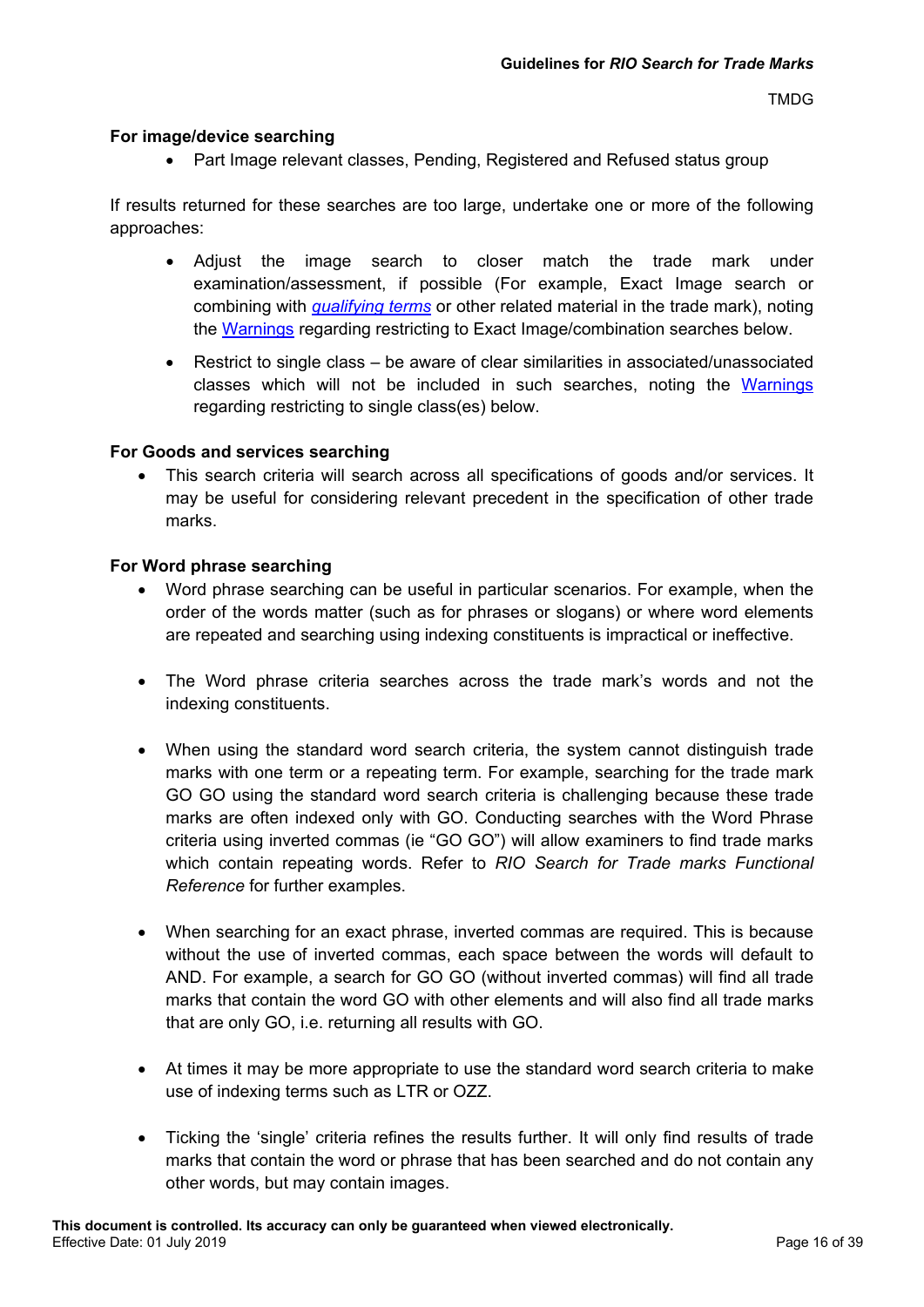- o For example, a Word Phrase search for "AUSSIE AUSSIE AUSSIE" this can be further refined by ticking the 'single' setting. This will only find results with the words AUSSIE AUSSIE AUSSIE and no other words in the trade mark (ie the results would not include AUSSIE AUSSIE AUSSIE OI OI OI)
- $\circ$  Previously, finding trade marks that consisted of only a single word was limited to those manually indexed with a #. The 'single' criteria can be used for any word or phrase, not just those "hash words". Searching for hash words in the word search will still only find trade marks that have been manually indexed with a #.

#### **For Endorsement searching**

• This search criteria searches on endorsement fields and convention claim fields in trade marks. It may be useful for considering relevant precedent in the endorsements of other trade marks.

#### **Assessment summary**

- This search criteria will find some relevant precedent. It searches across the examination report history. Note that the style of completing the report history (precedent notes or assessment summary) has changed over time and examiners have different ways of entering the history. Therefore to find more accurate results wildcards can be used.
	- $\circ$  E.g. \*41\* will find history containing section 41, s41 or section 41.

#### **Kind**

- This search setting defaults to ALL KINDS which includes word, figurative, fancy, colour, scent, shape, sound, movement, feel, hologram, position, taste, tracer or other. To restrict results, you can choose a KIND to search.
	- $\circ$  For example, if you are examining a Shape trade mark, this search criteria will find trade marks which have been classified in *RIO Search* as the KIND Shape.
	- $\circ$  Note that marks with both word and figurative elements will have KIND Figurative only. Marks with non-traditional kinds will not have KIND figurative.

## <span id="page-16-0"></span>**Warnings**

When restricting searches be aware of what you are potentially cutting out of your searches, noting the following:

- Searching major features in combination with other material will not find trade marks which contain the same (or similar) major feature(s) without the other material.
	- $\circ$  For example, if the trade mark was the image of an Elephant next to a Tree, a search for ELEPHANT and TREE will not find the exact same Elephant without the Tree.
- When restricting to single classes, be aware that you could be cutting out identical/similar trade marks which: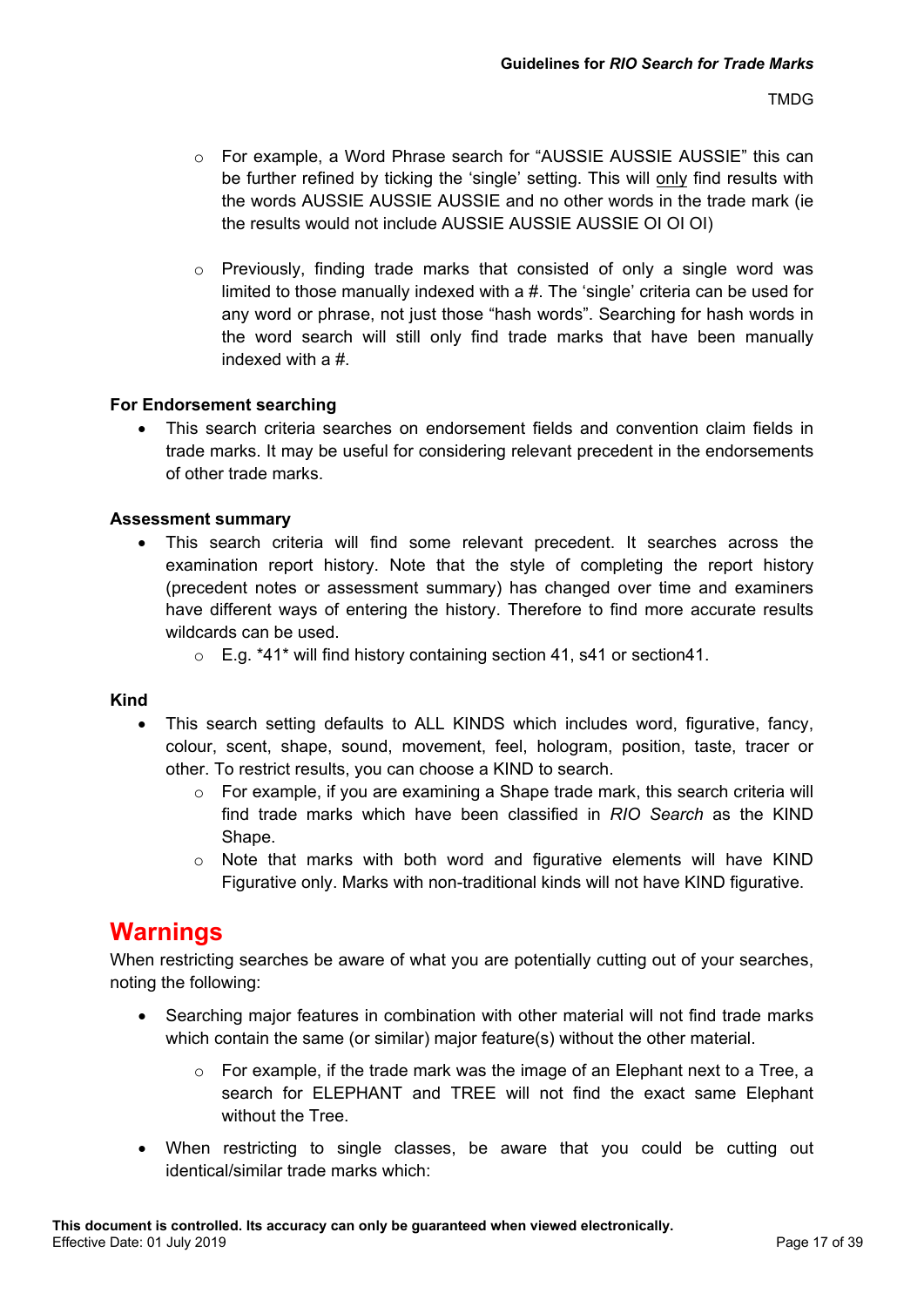- o have goods/services which are of the same or similar description, or are closely related, in other classes.
- $\circ$  Were lodged under older classification systems or contain misclassified claims with the same/similar specification.
	- For example, changes in NICE classification such as *legal services* which were in class 42 (pre NICE 9) but are now in class 45 (NICE 9) onwards).
	- Be aware that NICE 7 only had 42 classes, so anything which is now correctly classified in classes 43, 44 or 45 should never be searched as a single class without also searching the class which it would have been correctly classified previously.
- If restricting a word search to EXACT WORD, the search will not find trade marks which are pluralised versions of the exact word being searched.
	- o For example, an EXACT WORD search for DOG will not find DOGS.
- If restricting an image search to EXACT IMAGE, the search will not find trade marks which contain multiple occurrences of the exact element being searched.
	- o For example, an EXACT IMAGE search for DOG will not find a trade mark which contains the exact same dog along with another dog or multiple occurrences of the exact same dog.
- When using the *Owner name, Goods and services, Word phrase, Endorsement, Assessment summary* search criteria:
	- o These are exact word searches rather than part word searches, unless wildcards are used. For example, in the owner name search criteria, searching for APPLE will not find APPLES, but APPLE\* will find APPLES and APPLETON.
	- $\circ$  The use of quotation marks will determine the order in which words have been placed in the word phrase field by the indexer (e.g. a word phrase search for "PINK SUGAR" will not match "SUGAR PINK".)
- When using the *Goods and services, Word phrase, Endorsement, Precedent* search criteria:
	- o These search criteria should not be used in isolation. They are intended to be used in conjunction with other search criteria.
	- $\circ$  It is beneficial to search for results containing a term, rather than excluding a term from the results. This is because relevant trade marks may be missed.
- When using *Word phrase* searching, this criteria should be used carefully as it can exclude relevant results. For example, Word Phrase searches will not find any spelling variations, even if these variations have been indexed (e.g. a search for EASY will not find EZE marks, even if they have been indexed EASY).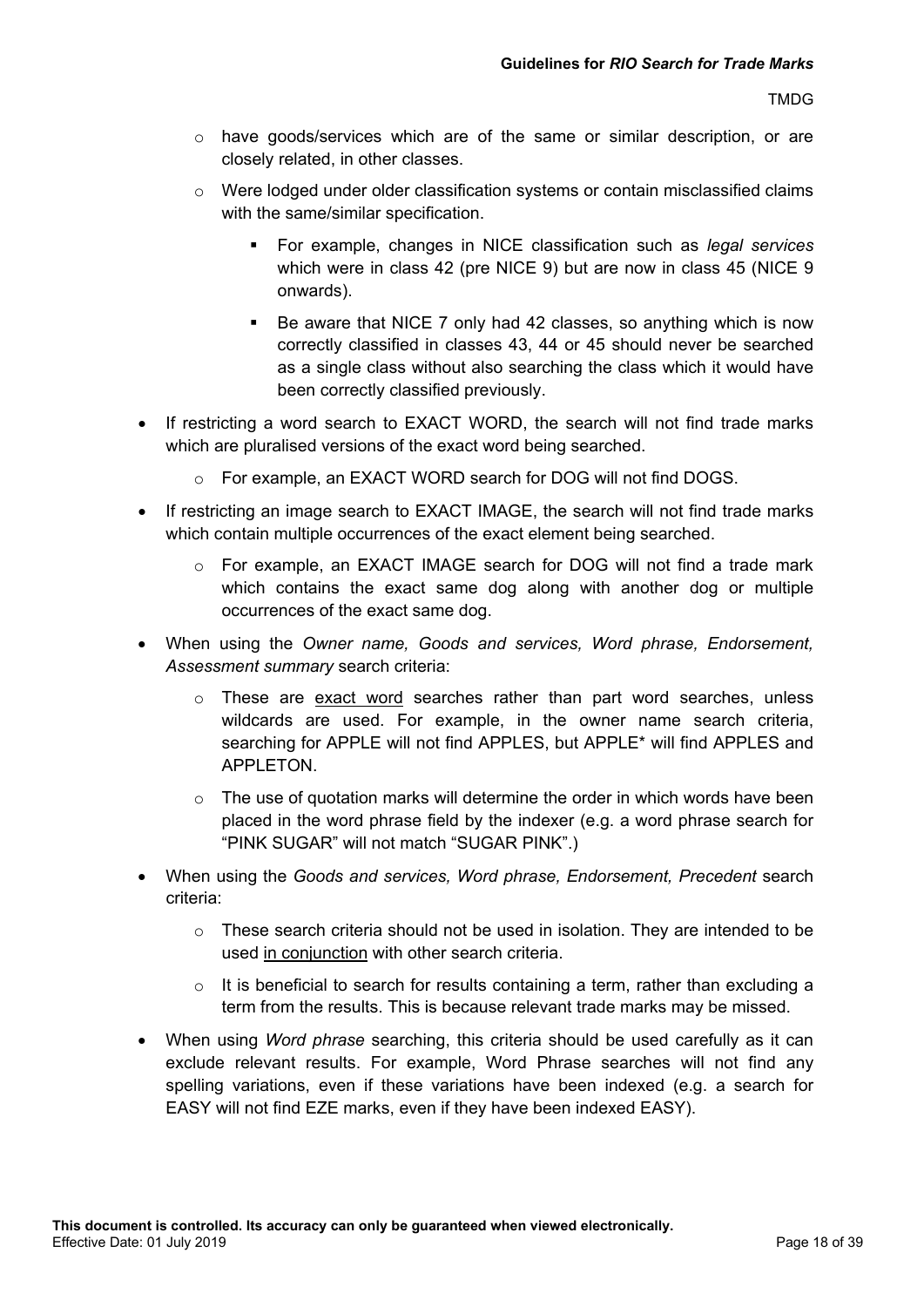- When searching the owner name do not be too specific. For example, an owner search for "Apple Pty Ltd" will not find trade marks with the owner name "Apple Proprietary Limited."
- Searching on kind "Word" will cut out relevant similar marks that have kind "Figurative" or "Fancy", e.g. a mark containing the relevant word, but in a fancy font, or next to a graphic. Examiners should not search on kind "Word" .
- Searching on kind "Figurative" will cut out relevant similar marks that have nontraditional kinds, e.g. containing a similar graphic on the surface of a shape mark. Examiners should not search on kind "Figurative".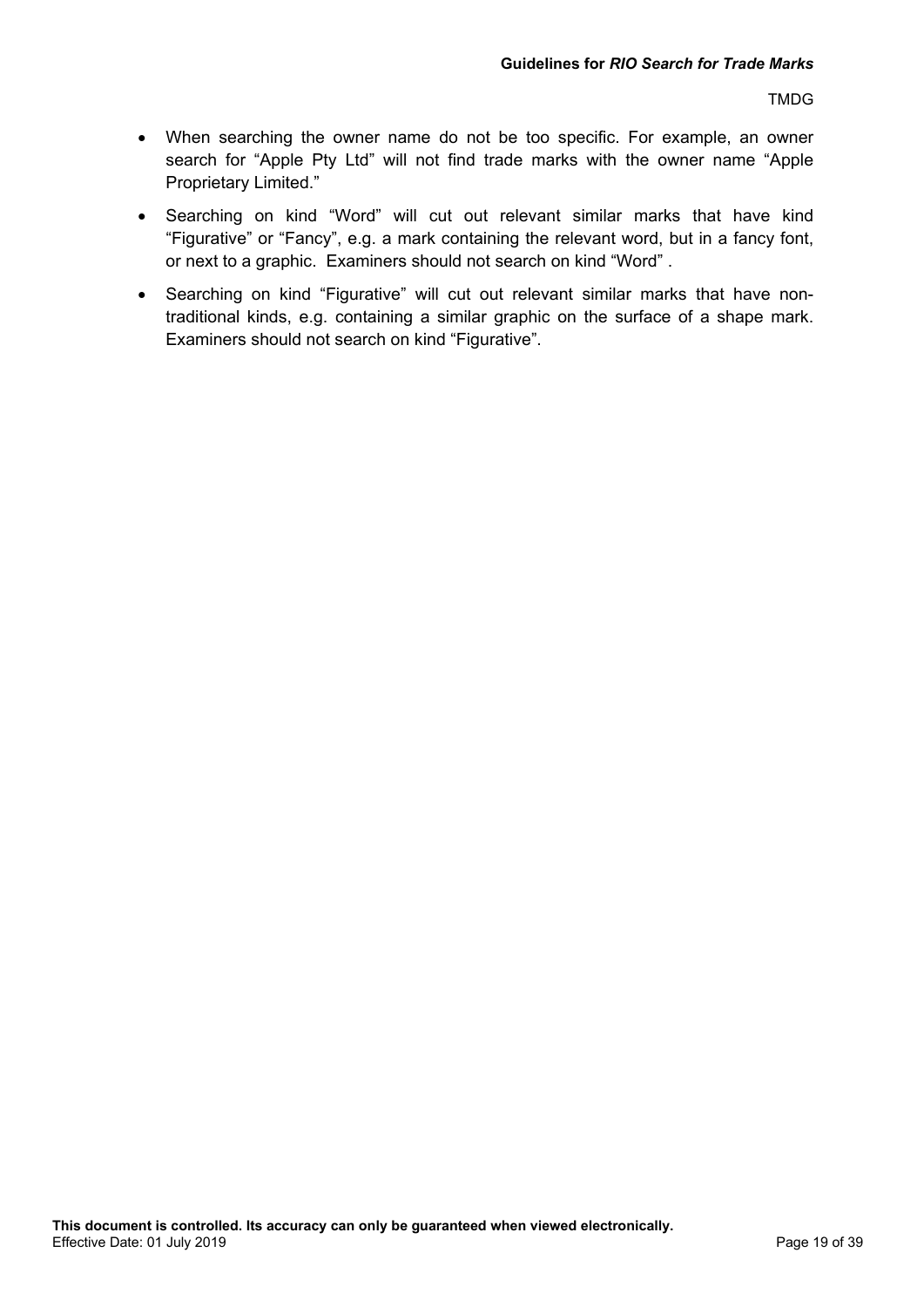#### <span id="page-19-0"></span>**Non-traditional trade marks:**

These trade marks include trade marks which claim Shapes, Colours, Scents, Sounds, Movement, Taste, Feel, **Hologram, Position, Taste, Tracer, Other** and combinations of these as essential parts of the trade mark.

All non-traditional trade marks should include Image searches for **endorsement-only** and **desc-of-mark**, as some older non-traditional trade marks are captured in this way.

| lmage: | <b>ENDORSEMENT-</b> | Part | <b>DESC-OF-MARK</b><br>OR |  |
|--------|---------------------|------|---------------------------|--|
|        |                     |      |                           |  |

#### **Shapes**

Search shape trade marks using image constituents which describe the shape. For example, BOTTLE in a similar way that you would search a 2D device trade mark. Additionally, search the trade mark using the shape option in the **KIND** search setting.

| Kind: | <b>Shape</b> |  |
|-------|--------------|--|
|-------|--------------|--|

If a shape can only be referred to by one name/idea, search the 2D version and word version of the trade mark as well. For example, for a 3D shape of a BULL you should also search for a 2D representation of a BULL with the shape kind of trade mark option not selected, as well as the word BULL.

#### **Colours**

Where a trade mark claims colour(s) as an essential part of the trade mark (not just a coloured representation of an image/device mark) search image constituents which describe the colour. For example, YELLOW. Additionally, search the trade mark using the colour option in the **KIND** search setting.

| Kind: | Colour |  |
|-------|--------|--|
|-------|--------|--|

Also search the word version of the colour. For example, if the trade mark is the colour YELLOW, search YELLOW also as a word with the colour option not selected in the **KIND** search setting.

#### **Scents**

As there are relatively few scent trade marks, search the trade mark using the Scent option in the **KIND** search setting.

| Kind: | <b>Scent</b> |  |
|-------|--------------|--|
|-------|--------------|--|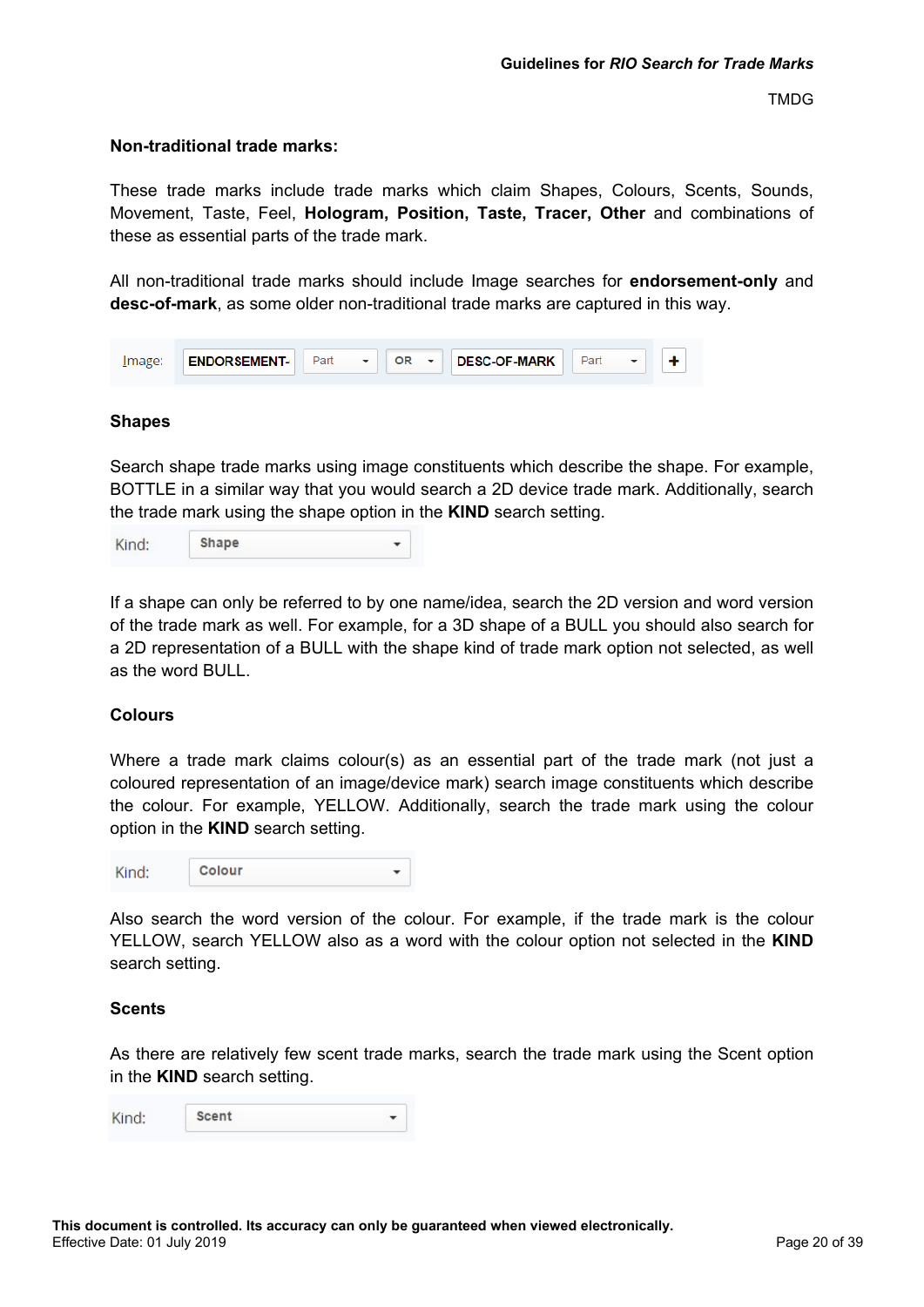## **Sounds**

As there are relatively few sound trade marks, search the trade mark using the Sound option in the **KIND** search setting:

| Kind: | Sound |  |
|-------|-------|--|
|       |       |  |

If the sound trade mark contains speech, also search the word version. For example, if the trade mark is the sound of someone saying "Ah, McCain, you've done it again", undertake searches to cover the words "Ah, McCain, you've done it again" with the sound kind option not selected as well.

## **Movement, Taste, Feel, Hologram, Position, Taste, Tracer or Other**

Where a trade mark claims movement/animation, taste or feel as an essential part of the trade mark, search using the Kinds: Movement, Taste Or Feel, respectively.

## **Combinations**

If a trade mark contains a combination of traditional and/or non-traditional material, all aspects should be searched. For example, if a trade mark claims a shape, a colour and a word, then individual searches must be carried out for the shape, the colour, and the word.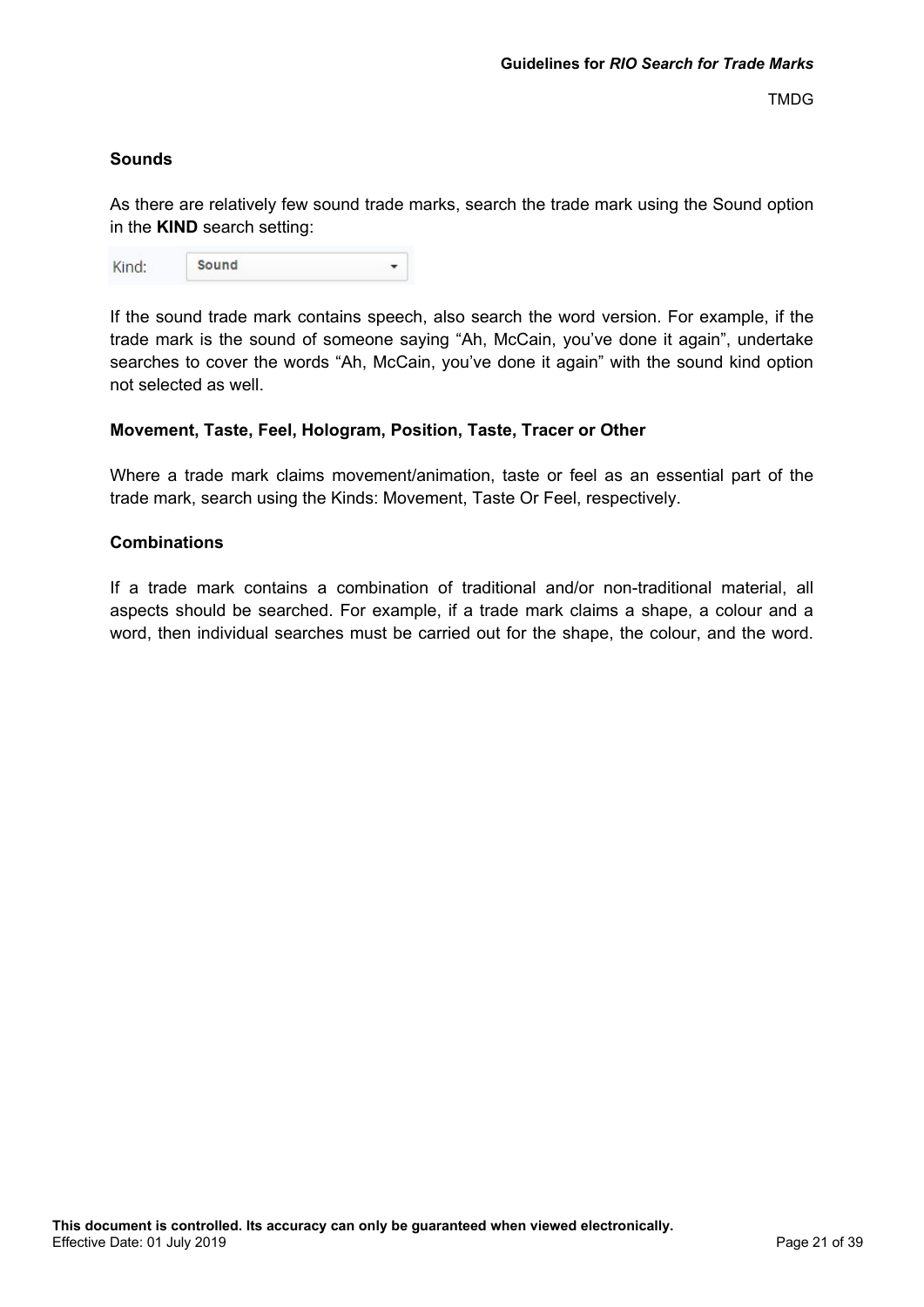#### <span id="page-21-0"></span>**How to annotate a** *RIO Search* **extract:**

All trade marks/signs included in your *RIO Search* Extract List must be annotated. The trade mark being assessed/examined will be automatically added to the Extract List and annotated as *This Mark* and any subsequent extracts with a *Later priority date* or *Status* will be automatically annotated.

- The trade mark under examination/assessment, and only that trade mark, will be automatically annotated as *This mark.*
- Any trade marks extracted which have a later priority date than the trade mark under examination will be automatically annotated as *Later priority date***.** This will consider convention claims, divisional applications, IRDAs (International Registrations Designating Australia), partial assignments and other situations where the priority date may be earlier than expected. Where there is potential ambiguity (e.g. partial convention claims) the system will not automatically annotate. In these situations, the examiner is required to appropriately annotate the trade mark.
- Any trade marks extracted with a status group of Never Registered, Removed, Refused will be automatically annotated as *Status*. An exception to this is where there is a "Revival Pending" flag on a trade mark– these should be treated as though their status is Pending/Registered. These trade marks should appear on the Extract List if they are useful in making a determination on the file. For example, a trade mark may appear on the Extract List to demonstrate that it was considered as precedent.
- Any trade marks extracted with the same ownership as the trade mark under examination/assessment should be annotated as *Same owner***.** Please note- this annotation is not automatic.

When annotating Pending/Registered trade marks, pick the most appropriate reason for the annotation:

- Any trade marks extracted which are considered to be conflicting with the trade mark under examination/assessment should be annotated as *Citation***.**
- Any trade marks extracted where the trade mark is considered to be sufficiently different to that of the trade mark under examination/assessment should be annotated as *Marks sufficiently different.*
- Any trade marks extracted where the goods/services are considered to be sufficiently different to those of the trade mark under examination/assessment should be annotated as *Different goods and/or services.*
	- o **Caution:** if annotating a trade mark as *Different goods and/or services***,** make sure that you fully consider the goods/services specified in both the trade mark being annotated and the trade mark being examined/assessed. Remember that broad claims could include goods/services which are of the same/similar description or are closely related. Also be aware that the classes in which some goods/services are correctly classified may have changed over time, or that some claims may be misclassified.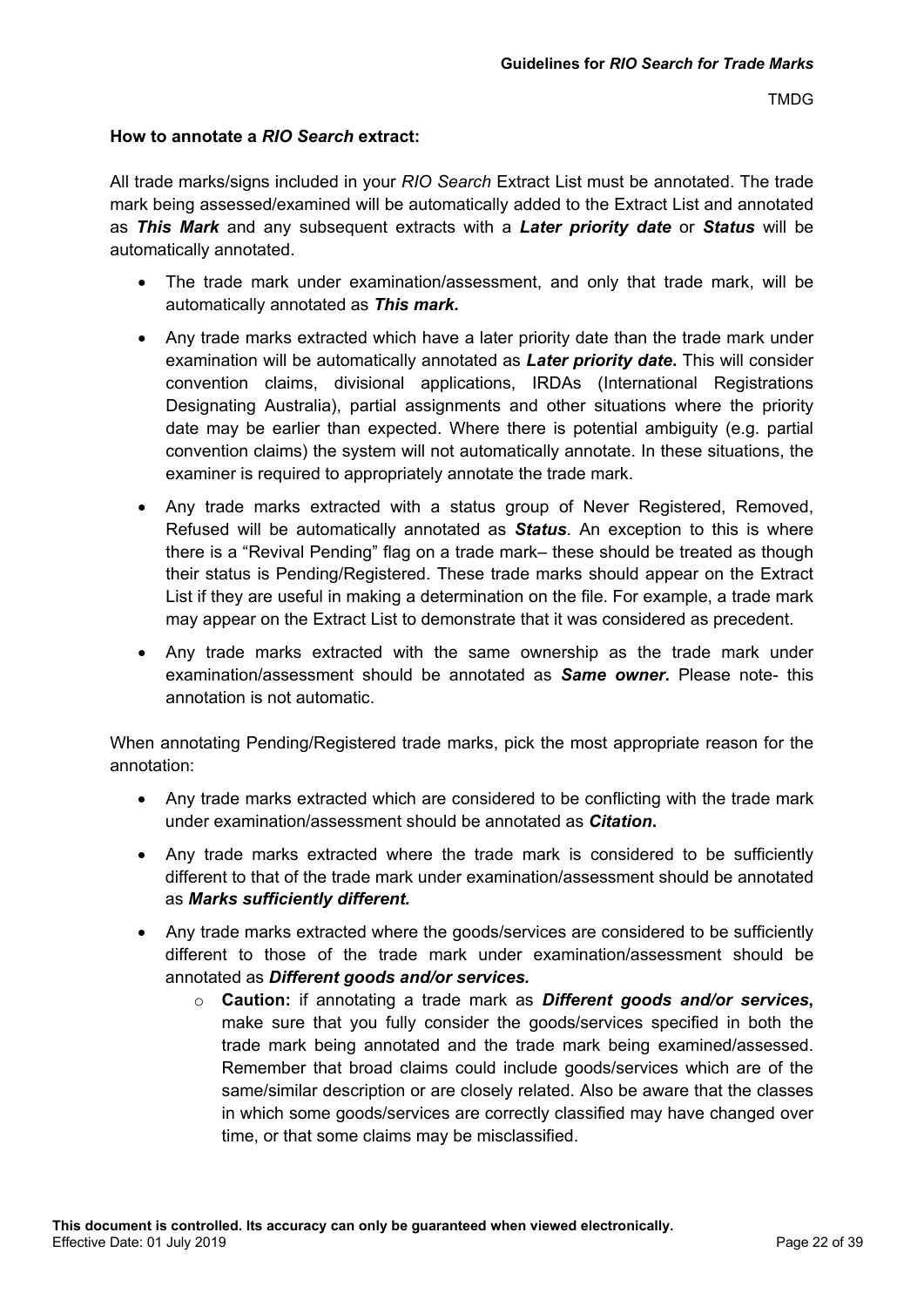- Any signs extracted which are to be considered as the basis for raising grounds for rejection under section 39 or 42 should be annotated as "**s39 not raised(considered)/s42 not raised(considered)"** or **"s39 raised/s42 raised".**  When a s39/s42 is annotated as **s39/s42 not raised (considered)**, working notes should be added to indicate the reason for the examiner's decision such as *9000381 – section 42 not appropriate. When viewed as a whole, the cross element is likely to be seen as a plus symbol .*
- Any trade marks extracted where the above annotations are insufficient/inappropriate and the reason for not citing required complex considerations, or more space than available to annotate, should be annotated as "**See Working Notes**" with further information/explanation provided as working notes. This annotation should be used where the decisions are borderline and rely on a combination of factors e.g. differences in the trade marks as well as the goods/services.
- Working notes can be added next to the annotations available in *RIO Search*. For example if a trade mark has the status Lapsed – Never Registered and it provides relevant precedent for a section 41 decision, you could annotate the trade mark as *Status* and provide working notes as "**s41 precedent**."

## <span id="page-22-0"></span>**Top up searching**

TM Headstart – See Part 66 of the Manual of Practice and Procedure.

#### **Revived trade mark applications**

Where an applicant is looking to revive an application, the request for an extension of time will be sent to the examiner to conduct a 'top up' search on the lapsed application. In this instance, the aim of the 'top up' search is to find any applications that will be affected if the lapsed application was to be revived (i.e. to identify trade marks for which the lapsed trade mark would have been a conflicting trade mark, if it had not lapsed). The examiner should also review any previous search(es) on file.

The 'top up' search function in *RIO Search* will not be available for revived trade marks.

To conduct a search strategy without using the 'top up' search function in *RIO Search*, the search strategy can be limited to the lapsed trade mark number minus 10,000. For example: if the lapsed TM No. is 1753628 the top up search may be limited to a trade mark number range greater than 1743628.

| Trade mark number: 1743628- |  |  |
|-----------------------------|--|--|
|-----------------------------|--|--|

A top up search for revived trade marks should find all potentially substantially identical and deceptively similar trade marks lodged after the revived trade mark's priority date.

Any trade marks for which the lapsed trade mark would have been a conflicting trade mark (if it had not lapsed) should be annotated as See Examiner's Worksheet and the relevant TM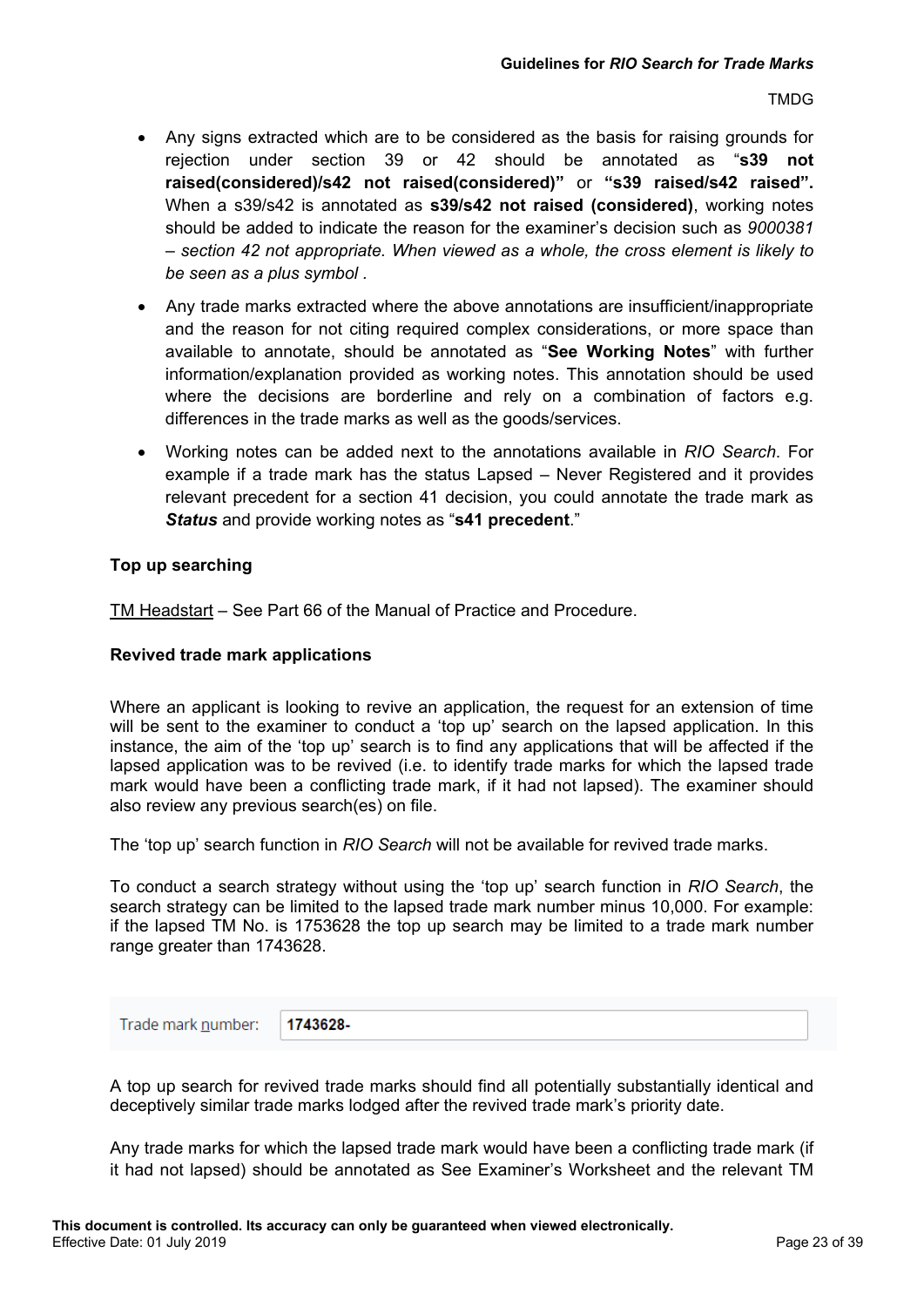number should be noted on the worksheet. For example: TM 1760000 identified during top up search. When adding the comment to the working notes, terms such as cite, citation, conflicting trade mark or gfr should not be used.

When conducting a top up search using the search function in *RIO Search*, you should review all the annotations of the extracted trade mark(s) on the extract list. The trade marks on the extract list retain the annotations from the initial search, and if changes have occurred to these trade marks (such as changes to to the goods and services) these annotations may no longer be correct. For example, an extracted trade mark may have been initially annotated as *Different goods and services*, however the trade mark applicant has added a class, and the good and services are now conflicting. In this situation the annotation will need to be manually changed by the examiner to *Citation*.

For information about the process of reviving a lapsed trade mark (as opposed to conducting the top up search) see - [Reviving a trade mark application where later conflicting trade marks](http://docstore.aipo.gov.au/intranet/docstore/technical_communications/TM_Examiner_Manual/WebHelp/part_65_resources_for_team_leaders/65.6_reviving_a_tm_app_where_later_conflicting_tm_exists.htm)  [exist.](http://docstore.aipo.gov.au/intranet/docstore/technical_communications/TM_Examiner_Manual/WebHelp/part_65_resources_for_team_leaders/65.6_reviving_a_tm_app_where_later_conflicting_tm_exists.htm)

## **Foreign furthers/inherited cases**

If the search strategy on file is not in accordance with the *Guidelines for ATMOSS searching* or *Guidelines for RIO Search for Trade marks*, the examiner taking over the file must conduct a 'top up' search to address any inadequacies in the search strategy.

## <span id="page-23-0"></span>**Re-using searches**

RIO allows examiners to re-use searches conducted on earlier trade marks by using the 'Import' function.

When a RIO search is re-used, the search results are updated to include any marks which have come onto the register since the previous search report was generated. Because of this feature, there are no time limits on when a search can be re-used.

Examiners must ensure that updated search results are viewed and extracted marks reannotated.

Searches should only ever be re-used for substantially identical trade marks.

#### **It is the responsibility of the Examiner to ensure that the search strategy is appropriate and conforms with the guidelines set out in this document.**

## **Record keeping**

Once a search report is sent to file it becomes an important decision making record which should not be deleted.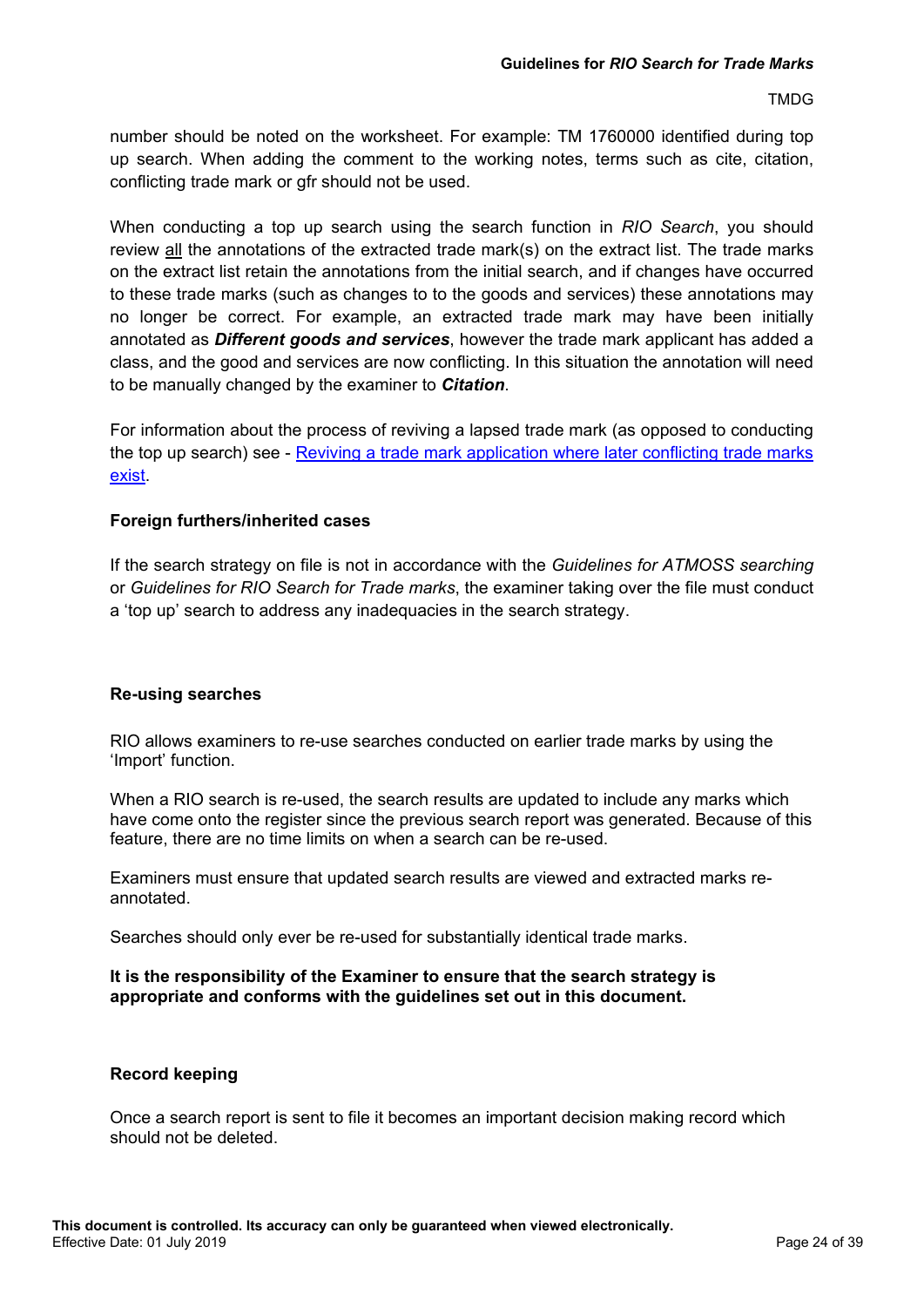If a search report has been sent to file containing an error or ommision, an updated search report should be sent to file. A note should be attached to the updated search report with a brief description of the changes, i.e. "Annotations corrected".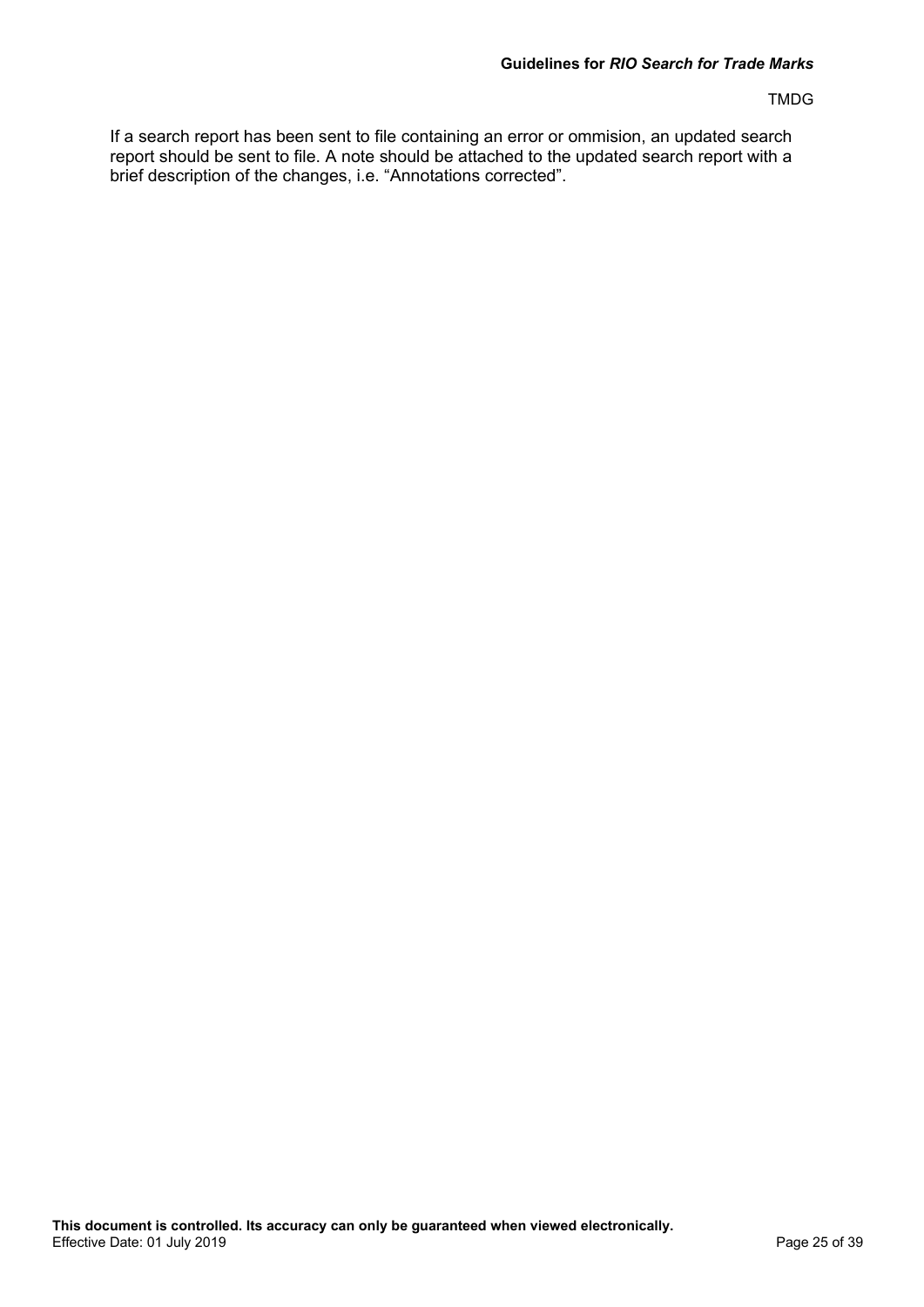#### <span id="page-25-0"></span>ANNEX 1 - SEARCHING TIPS

#### *Before you start*

#### **Think**

Use your section 44 decision making skills to know what you're looking for. Consider what marks would be deceptively similar or substantially identical. Decide what the prominent element/s of the trade mark are and search accordingly.

#### **Plan**

Devise an efficient and effective strategy that will find all relevant trade marks. The indexing of a mark can be of assistance, however it is not always necessary to search each constituent. Conversely, you may need to search terms not included in the indexing constituents.

#### **Search**

Consider any precedent you find as you search as this may have the potential to influence your decision. Remember to extract all relevant trade marks that have impacted or give context to your decision. It is not necessary to extract lapsed/never registered marks if they do not form valid precedent. Annotate your extracts and if further explanation is required provide details on the files working notes.

#### **Extracting**

Your extract list should form an illustration of the relevant field of art around your trade mark. In some cases your trade mark will be very unique and your extract list may be minimal. In other cases you may need to include a number of extracts to demonstrate the state of the register and to demonstrate relevant precedent. The extract list gives context to your decision and is valuable when reviewed at a later date by other examiners, Hearings Officers or even the courts.

#### **Check**

Review your search . Make sure you have ticked the appropriate boxes for the searches you have viewed. Also make sure your extract list is annotated correctly.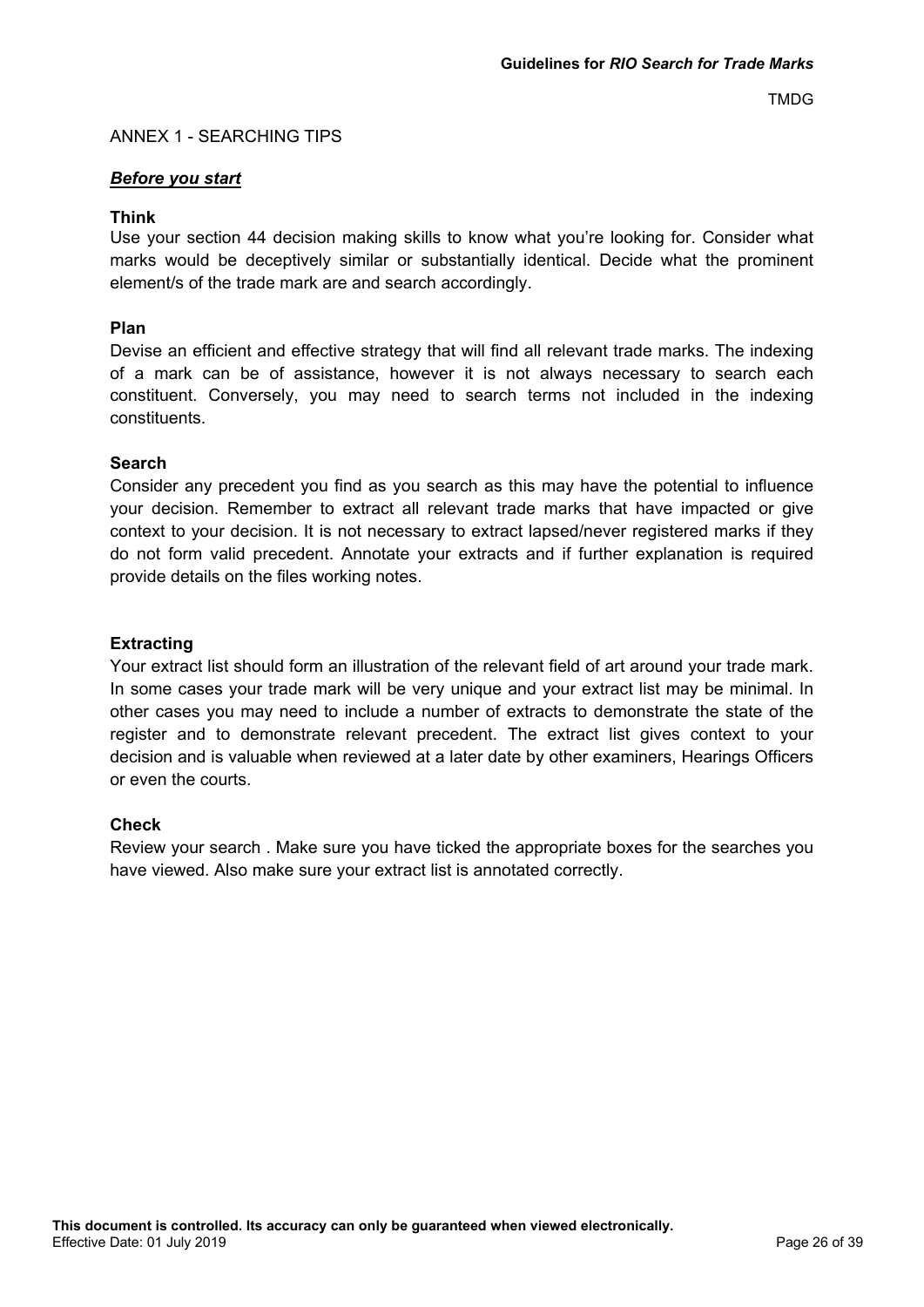#### **Classification:**

Remember that if the classification of the goods or services is unclear or incorrect, you must also perform your *RIO Search* Phase 3 searches in all the relevant classes to those in which the goods or services may be correctly classified.

#### **Splitting the trade mark:**

Think about where spaces could be added to break up the words and the natural separation of the trade mark.

- o The word TWODOG should be searched as TWO and DOG.
- o The words TWO and DOG could also be searched as separate words (depending on the situation/context).

Think about how the word can be split up in terms of syllables or significant components.

- o INTERACTIVE could be searched as INT and ACTIV to cover hyphenation of words/alternative spellings/double letters etc (see below).
- o TELESOFT, a part word search on TELES will not result in TELE SOFT or TELISOFT. A more effective and efficient search would be TEL (pw) and SOF (pw).

#### **Key components of the trade mark:**

- $\circ$  CARE BEER for beer make sure that you search CARE solus.
- $\circ$  If the trade mark has both word & device elements make sure you search all key elements by themselves (including in ALL classes/ALL status where appropriate).

#### **Plural words:**

Search the singular word rather than the plural word. WARNING: a search using the plural form will not pick up the word if it is singular.

- o MOONS should be searched as MOON.
- o STICKMEN should also consider STICKMAN.

## **Plural Image Constituents:**

Images are described by their singular rather than plural. If there is more than one the image constituent may include '+'.

- $\circ$  WAVE for a single wave in the trade mark.
- $\circ$  WAVE + for more than one wave in the trade mark.
- o Search on the singular version as a Part Image search where possible.

#### **Prefix searches**:

These take the term and look for it as the start of a word.

WARNING: a prefix search will not pick up the term if it is the second word in a conjoined trade mark. Prefix search on MAX will not pick up POWERMAX.

Use prefix searches **only** if part word search results are too large.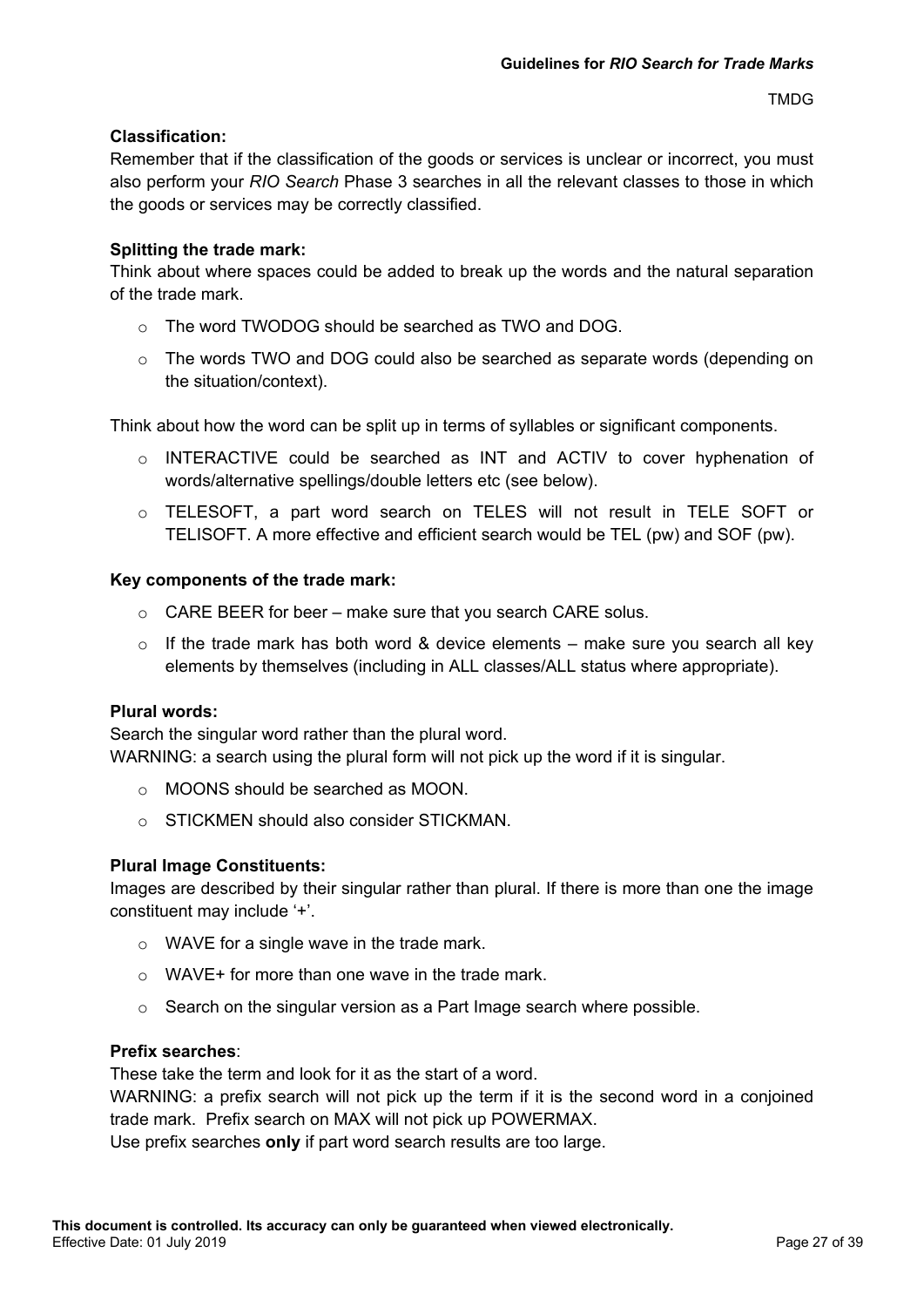## **Suffix searches**:

These take the term and look for it at the end of a word.

WARNING: a suffix search will not pick up if the term is pluralised or followed by anything else at the end of the word. Suffix search on COW would not pick up COWS. Use suffix searches **only** if part word search results are too large.

#### **Wildcard searches:**

Wildcards can be used to replace characters in words.

• ? is a single letter wildcard. It will replace exactly one single letter.

For example, C?RE will find trade marks such as **C**A**RE**, **C**O**RE**, **C**U**RE**

• \* is a wildcard which replaces for zero or more characters

For example, P\*RE will find trade marks such as **PRE**MIUM, **P**O**RE**, **P**ARLO**RE**

 $\bullet$   $\oslash$  is a wildcard which will replace one or more vowels (being A, E, I, O, U, H and Y). The addition of H and Y is because these are letters that are common silent letters in many words.

> For example, S@P AND H@RO will find trade marks such as **S**U**P, S**OU**P, S**OO**P and H**E**RO, H**I**RO, H**IE**RO**. This would not find trade marks such as STOP AND HYDRO.

Wildcards often produce very large results and **should be used carefully**. Know what you are looking for when using wildcards, as you may get results which are not relevant to the subject trade mark. Wildcards can be useful when searching three or four letter trade marks. They can also be useful when searching one part of an invented word in combination with another, for example:

## CIPRAMIL

C@P (pw) **AND** M@L (pw) might be a useful search as this will produce results such as CIPRAMYL or CYPRAMIL or CIPRIMIL all of which should appear on your Extract List.

*Note: Be careful of what can be missed.*

*A wildcard search of CareBeer as car\*er would not pick up the trade mark CARE BEER where the words are separated by a space.*

Do not use wildcards as the first character in a suffix search, the last character in a prefix search or the first or last character in a Part Word search.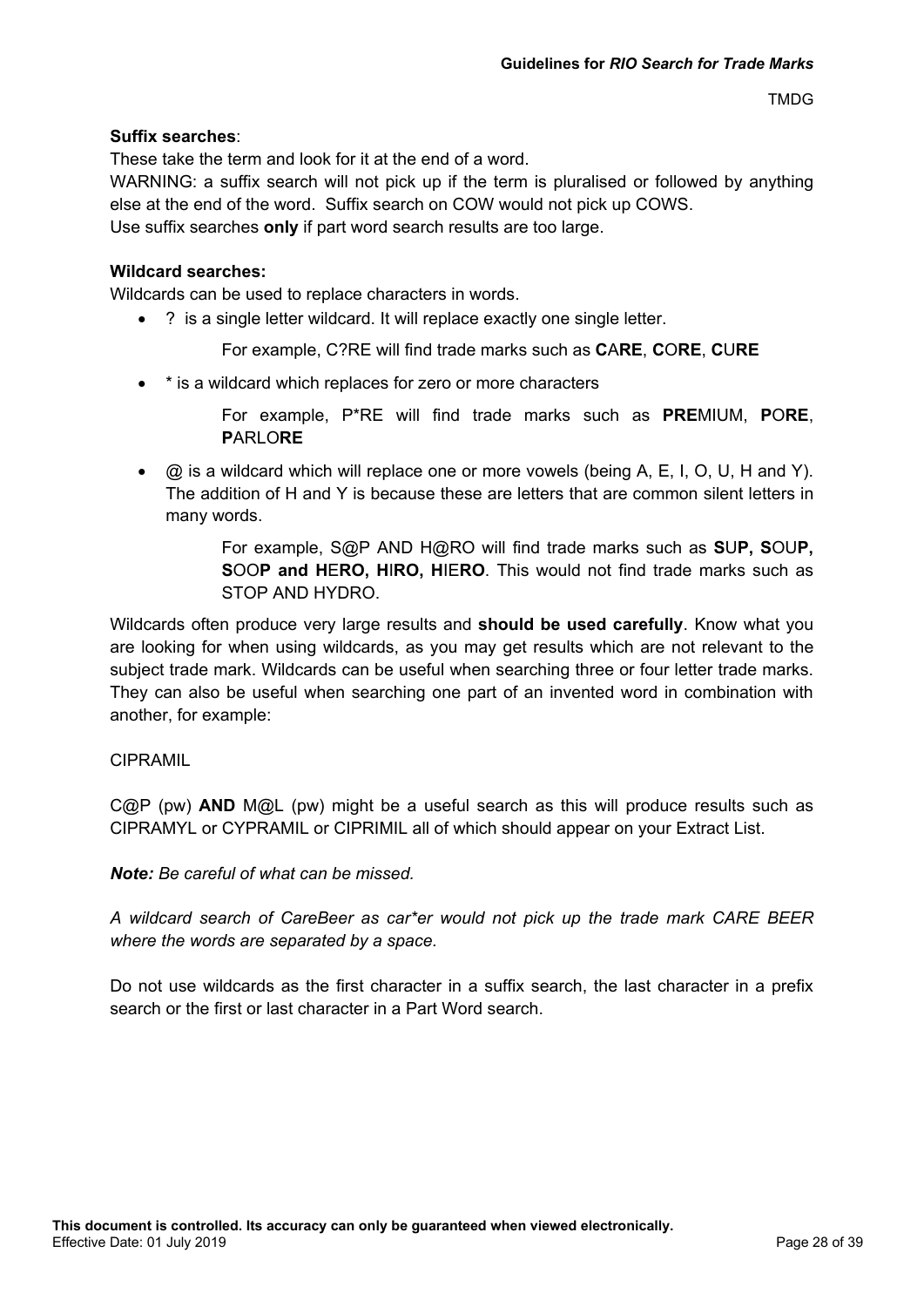## **Word searching using the Exact (non-wildcard):**

When word searching the exact (non-wildcard) option is in the dropdown list. Use this option if you are looking for trade marks that contain the characters  $*$  ? or  $\omega$ . For example this option may be used when searching for the trade mark BACK@WORK.

## **Different spellings:**

Remember letter substitution, common changes for ends of words and common word substitutions.

| $\mathbf{C}$ | and | Κ  | Cool           | Kool          |
|--------------|-----|----|----------------|---------------|
| Ph           | and | F  | Phone          | Fone          |
|              |     |    |                |               |
| S            | and | Z  | Laser          | Lazer         |
| Er           | and | А  | Power          | Powa          |
| Y            | and |    | Dandy          | Dandi         |
|              |     |    | <b>Stix</b>    | <b>Sticks</b> |
| <b>CK</b>    | and | Κ  | <b>Stuck</b>   | <b>Stuk</b>   |
| <b>AUS</b>   | and | OZ | <b>AUS Cap</b> | OZ Cap        |
| <b>EASY</b>  | and | EZ | Easy Cap       | EZ Cap        |
| EE           | and | EA | Cameese        | Camease       |

| Cool           | Kool          |
|----------------|---------------|
| Phone          | Fone          |
|                |               |
| Laser          | Lazer         |
| Power          | Powa          |
| Dandy          | Dandi         |
| Stix           | <b>Sticks</b> |
| Stuck          | <b>Stuk</b>   |
| <b>AUS Cap</b> | OZ Cap        |
| Easy Cap       | EZ Cap        |
| Cameese        | Camease       |

#### **Double letters**:

Be careful, in some situations the following letters can be represented as a single or double letter without substantially changing the trade mark. There may also be other letters where this could happen, depending on the trade mark, so be aware of them.

|--|--|--|--|--|--|--|--|--|--|--|--|--|

## **Acronyms/Letter-Number combinations:**

When searching short combinations of letters/numbers, consider possible letter/number substitutions which may still result in deceptively similar trade marks.

Other substitutions should also be considered depending on how they are represented. Eg



## **Monograms:**

Monograms should be searched in the intended sequence of letters, if known, as well as in their alphabetical order because monograms are also indexed alphabetically. Eg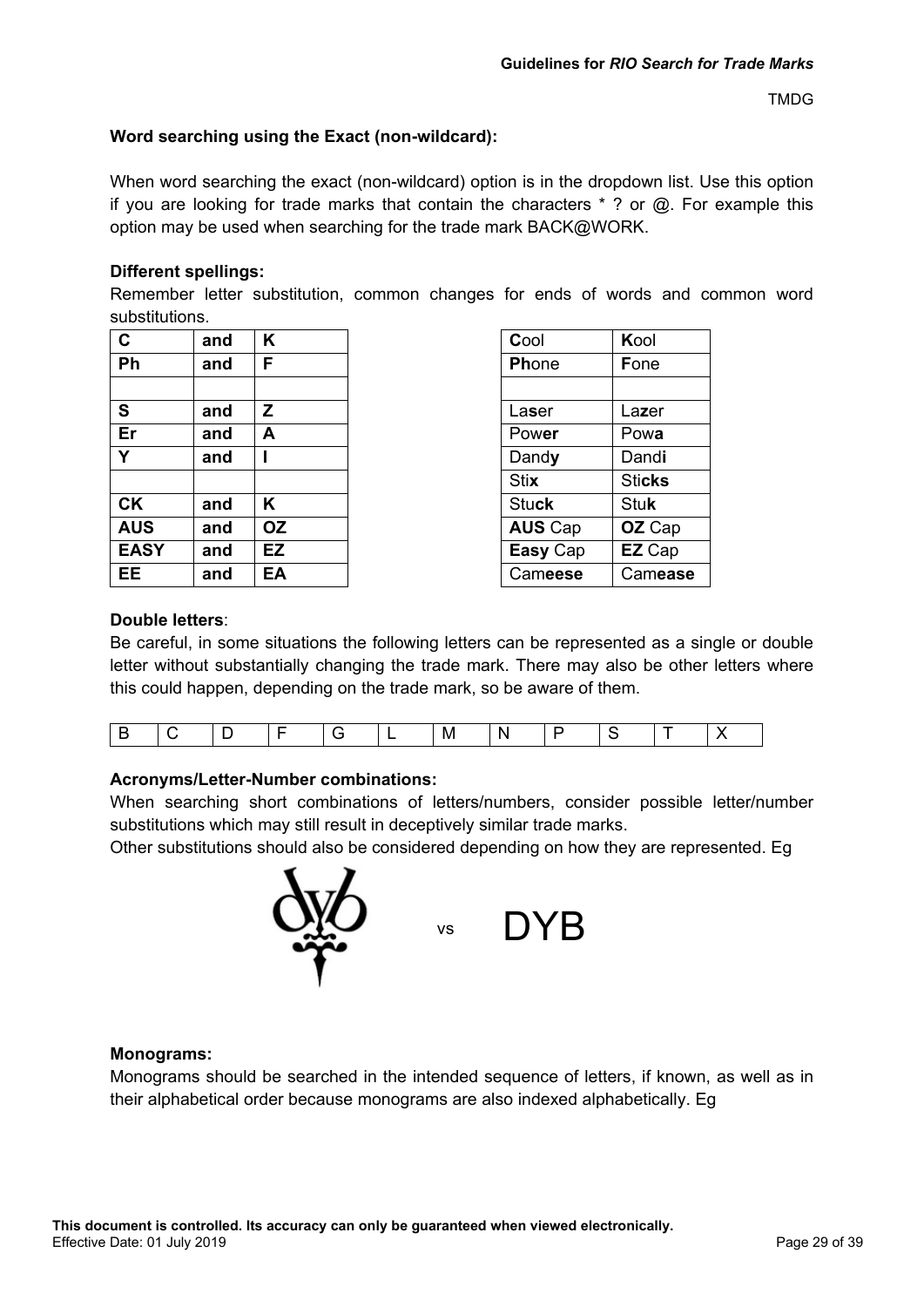

Should be searched as YSL as well as LSY

#### **Domain names:**

Standard address code material (such as "http://", "www.", "net", "org", "com", "shop" or "au" and punctuation symbols "~", ".", # or "/") should not generally be searched, as this material is usually non-distinctive. The context of how they appear in the mark must be considered. If they form a major element they must be searched.

For instance, a domain name such as **Biztravel.com** should be searched in the same manner as the trade mark **Biztravel**.

## **Trade Marks which may convey the same mental picture to a customer:**

When searching a word, device, shape, sound or colour which can only be referred to by one name/idea, also search for other ways which the trade mark may be referred, and vice versa.

Search strategies should be limited to the equivalent word or pictorial representation. Before searching for an 'equivalent' make sure it is a clear and obvious reference and a particularly memorable feature of the trade mark.

| <b>Trade Mark is</b>                 | Also search                 |
|--------------------------------------|-----------------------------|
| shape or device of an EAGLE          | the word EAGLE              |
| the word EAGLE                       | part image search for EAGLE |
| the colour BLUE                      | the word BLUE               |
| the word BLUE                        | the colour BLUE             |
| the sound of someone saying "GRUNDA" | the word GRUNDA             |

Limit searching to only the equivalent word or image constituent(s). Broader search strategies are likely to include results of little relevance to the trade mark under examination.

For example: whilst a device search for the image constituent BIRD,PREY will include 'eagle' representations, the search results will also include other birds that are unlikely to be a clear and obvious reference to an eagle.

Trade marks that include a clear and obvious reference to an eagle will include this term as part of their indexing.

## **Trade marks containing multiple trade marks:**

Sometimes a trader may reuse a specific trade mark to show a connection with all of the trade marks throughout their portfolio. In some cases these specific trade marks are able to stand on their own as a trade mark even though it is an element of another trade mark. It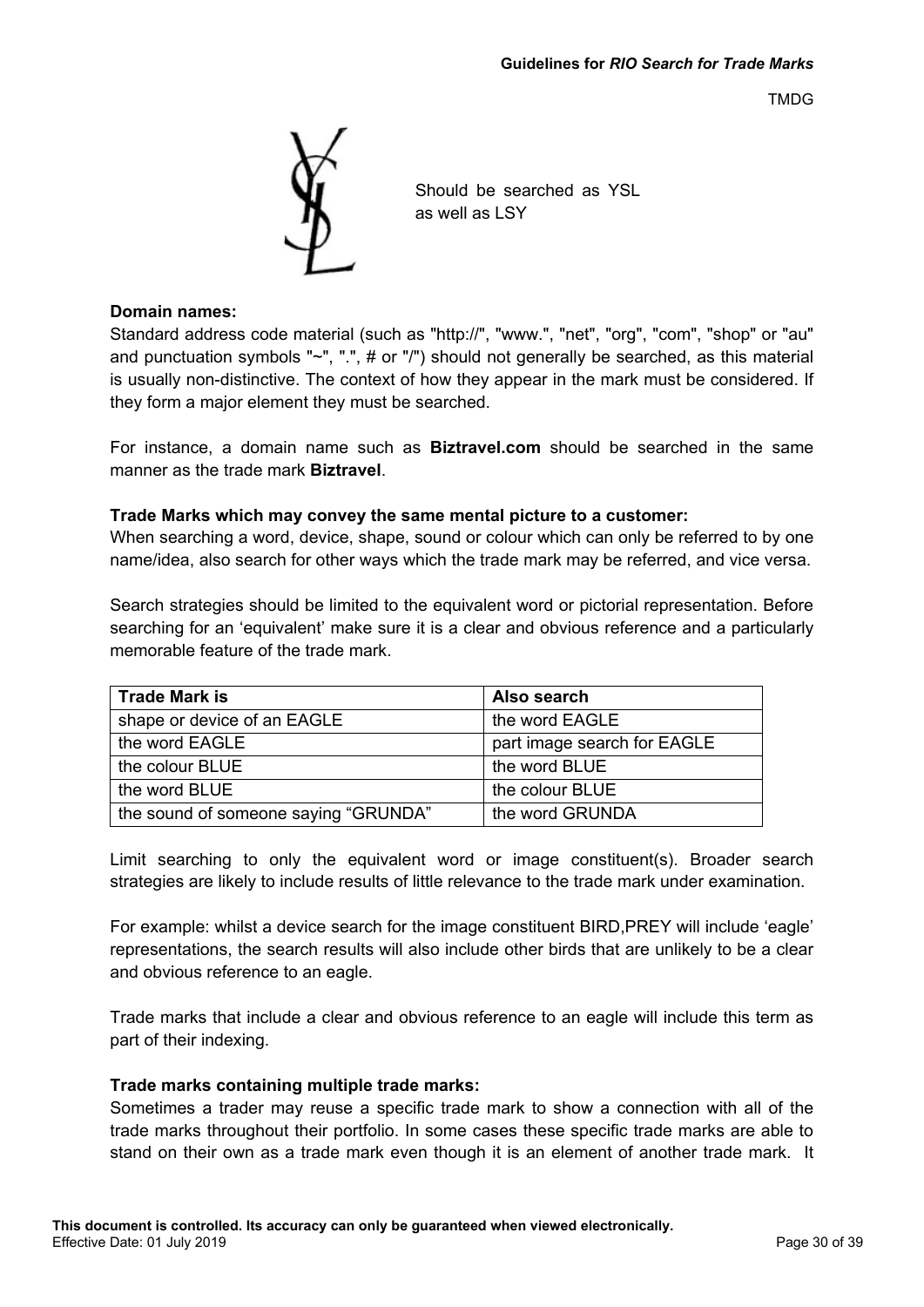may be a small part of a complex trade mark but is still a very important part of the trade mark because it indicates the origin of the goods or services.

Be careful to search for such trade marks which may be present in the trade mark under examination/assessment as they may be too similar to trade marks owned by another trader. Eg: the word STARK with the HEART device in this trade mark



## **Trade marks with common prefix:**

Sometimes a proprietor will have multiple trade marks with the same prefix, therefore you should search the part word on its own (rather than in combination), where possible.

#### **Indexing:**

Note that the indexing details for word and image constituents are not a complete list when searching for the same or similar trade marks. What is in one trade mark's indexing may not be the same in a similar trade mark's indexing.

#### Words could be indexed differently:

| Phast | versus | $\overline{\phantom{0}}$<br>Fast |
|-------|--------|----------------------------------|
| Phuel | versus | $\overline{\phantom{0}}$<br>Fuel |

#### Devices could be indexed differently:

| Triskelion | versus | Impeller three blade |
|------------|--------|----------------------|
| Whirlpool  | versus | ∣ornado              |

Also be aware of different groups of image constituents which may assist in your searching.

- *[Common Groups](http://intranet/atmoss/falcon/help/glossary/list_of_top_level_terms.htm) [Types of Circles](http://intranet/atmoss/falcon/help/glossary/examples_of_types_of_circles.htm)*
- *[Arrows and Stripes](http://intranet/atmoss/falcon/help/glossary/examples_of_arrows_and_stripes.htm) [Other Shapes](http://intranet/atmoss/falcon/help/glossary/examples_of_other_shapes.htm)*
- *[Bladed Images](http://intranet/atmoss/falcon/help/glossary/examples_of_bladed_images.htm) [Heraldic Terms](http://intranet/atmoss/falcon/help/glossary/examples_of_heraldic_terms.htm)*
- 
- 
- 

#### **Image Descriptors:**

When searching images, when the first few letters are typed the image descriptors will auto populate. If the image descriptors do not come up as an option, the term typed is not an image descriptor.

#### [Top Level Terms](http://intranet/atmoss/falcon/help/glossary/list_of_top_level_terms.htm)

- Cover a broad range of sub-terms.
- Are automatically added to the indexing if sub-terms are included.
- The Top Level Term ANIMAL includes: ANTEATER, APE, ARMADILLO, etc.

#### [Qualifying Terms](http://intranet/atmoss/falcon/help/glossary/devices.htm)

• Are used to describe major features of trade marks.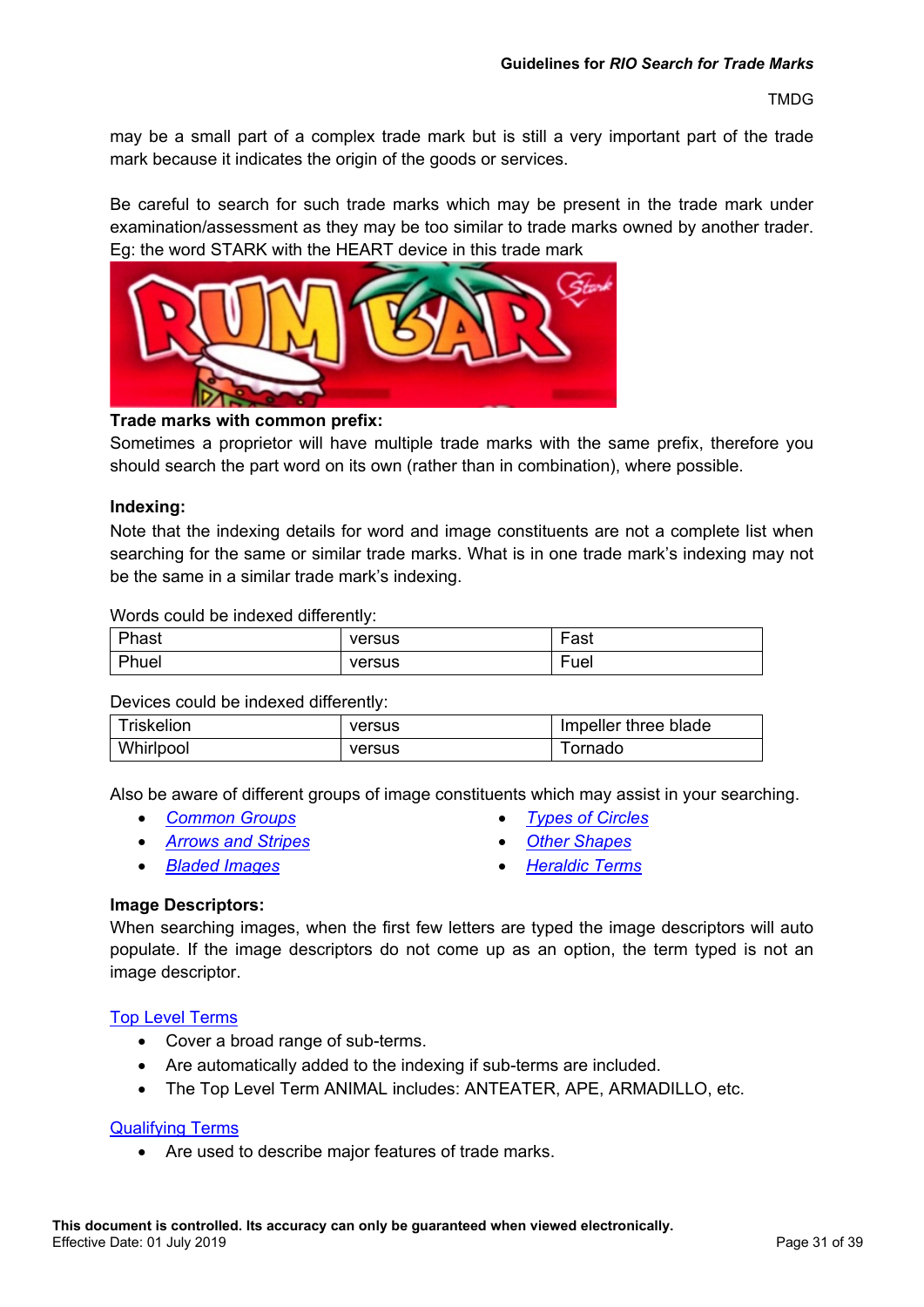- Can assist in refining searches, but care must be taken to match correct qualifying terms with major features.
	- o For example, SEATED applies to PEOPLE while SITTING applies to ANIMALS.
	- o There are special qualifying terms ONLY for animals/creatures in heraldic devices: RAMPANT for *standing on hind legs*, COUCHANT for *lying down*, SEDANT for *sitting*, PASSANT for *walking.*
- INCOMPLETE is used for any unfinished figure.
- IRREGULAR is used for any distorted geometric shape, STYLISED for any distorted or stylised person, animal, object or scene.
- INTERSECTING is used for stripes, lines, but INTERLOCKING is used for whole figures such as CIRCLES, SQUARES, RECTANGLES or ELLIPSES.
- When qualifying terms are used in searches, ensure they are describing the correct feature(s) in the trade mark (for example, for a trade mark which contains a cat leaping over a moon use LEAPING and CAT not LEAPING and MOON).

Refer to *[Types of Terms \(Descriptors\),](http://intranet/atmoss/falcon/help/glossary/devices.htm) [Specialised Qualifying Terms,](http://intranet/atmoss/falcon/help/glossary/devices.htm) [Other Special](http://intranet/atmoss/falcon/help/glossary/devices.htm)  [Descriptors, Heraldic Devices, Geometric Shapes,](http://intranet/atmoss/falcon/help/glossary/devices.htm) and [Other Specific Devices](http://intranet/atmoss/falcon/help/glossary/devices.htm)* for more information.

## **Order of Significance**

*RIO Search* displays constituents in the order of significance as entered by the indexer.



Eg. the Image/Device constituents for this trade mark are shown as:

| <b>Displayed order</b> |                     |
|------------------------|---------------------|
| 1 FARMER               | 2 MAN               |
| <b>3 OVERALLS</b>      | 4 CARTOON           |
| 5 HAT                  | <b>6 SUNFLOWER</b>  |
| <b>7 SUNGLASSES</b>    | 8 CORNCOB           |
| 9 PUMPKIN              | <b>10 TOMATO</b>    |
| <b>11 SMILING</b>      | <b>12 GARDENER</b>  |
| 13 BEARDED             | <b>14 FLOWER</b>    |
| <b>15 PERSON</b>       | <b>16 VEGETABLE</b> |

## **Letter/Number Trade Marks:**

Certain constituents are used when trade marks contain significant letter components

- **LTR**
	- Used to identify trade marks where a single letter or group of letters (not a word) make up a part of the trade mark.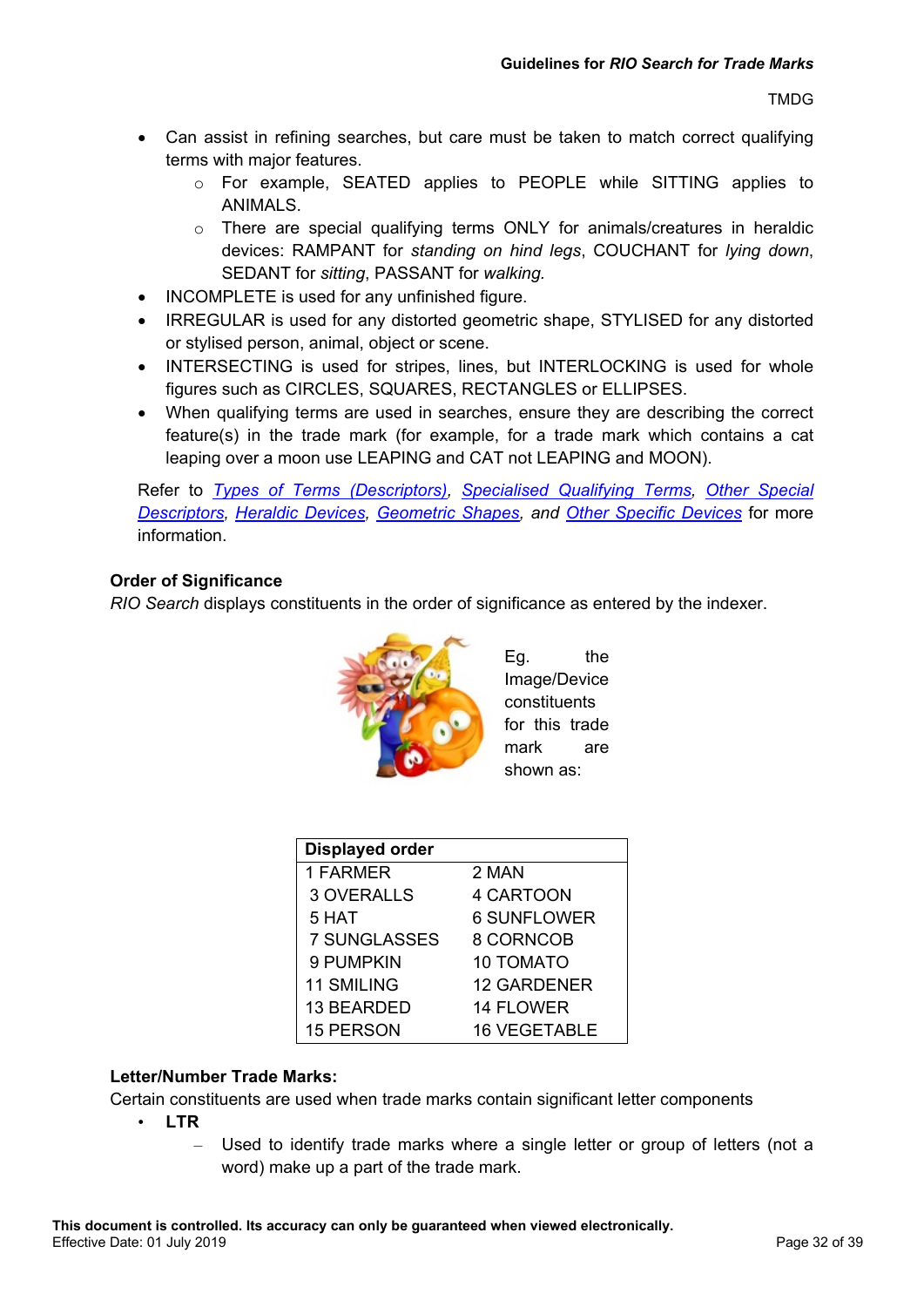- Refer to *[Letters](http://intranet/atmoss/falcon/help/glossary/word_constituents.htm)* for more information on how letters are indexed.
- **#** (Hash Symbol)
	- Where the trade mark is a single letter only, a  $\#$  is added as well as LTR as word constituents.
- **=** (Equals Symbol)
	- Used for a group of letters (acronym) that do not form a word.
	- Used to differentiate letters from words.
		- eg U.S. from the word US
	- LTR is also added as a word constituent.
- **NUM**
	- Used to identify trade marks which contain numbers (eg Four, 5, Second,  $25<sup>th</sup>$ , VII,  $\frac{3}{4}$ , 2.5).
	- Refer to *[Numbers](http://intranet/atmoss/falcon/help/glossary/word_constituents.htm)* for more information on how numbers are indexed.

## **Hash (#) Words & Images:**

- If a trade mark only consists of one of the predetermined HASH images or words, it will be indexed with a HASH (#) constituent in the relevant list of word or image constituents.
- This can be used to restrict your search to trade marks which ONLY contain the term you are searching for with no other corresponding word or image constituents.
	- $-$  e.g. a Part Word search for WORLD and a Part Word search for #, returns trade marks that consist **only** of the word WORLD, with or without an image.
		- The search will not return trade marks like BOOKWORLD or JOE'S WORLD OF TOYS.
	- Similarly a Part Image search for CIRCLE and a Part Image search for #, returns trade marks that consist **only** of the image of a CIRCLE, with or without words.
- All letters of the alphabet are hash words.
- Refer to *[HASH DEVICES AND WORDS](http://intranet/atmoss/falcon/help/glossary/list_of_top_level_terms.htm)* for a full list of hash words & images.
- Care should be taken to not exclude similar trade marks from your overall search strategy which may not be indexed with the HASH constituent.
- The 'single' option in the word phrase searching can achieve the same results for any word or phrase, not just those indexed with a HASH.

## **Easy, Ozz and Quick Trade Marks**

Trade marks containing variations of EASY, QUICK or AUS / AUSSIE (for example, EZY, EZE, QUIC, QWIK, OZ, OZE, OSSIE) are indexed with EASY, QUICK or OZZ for consistency. These indexing terms are added to allow examiners to find all variations of EASY, QUICK or AUS / AUSSIE in searches. Refer to *[OZZ, EASY and QUICK phonetics](http://intranet/atmoss/falcon/help/glossary/word_constituents.htm)* for all variations covered.

## **Trade marks that contain Non-Roman characters, including Chinese characters**

Trade marks that contain non-Roman characters are indexed with image constituents. These include:

• Asian languages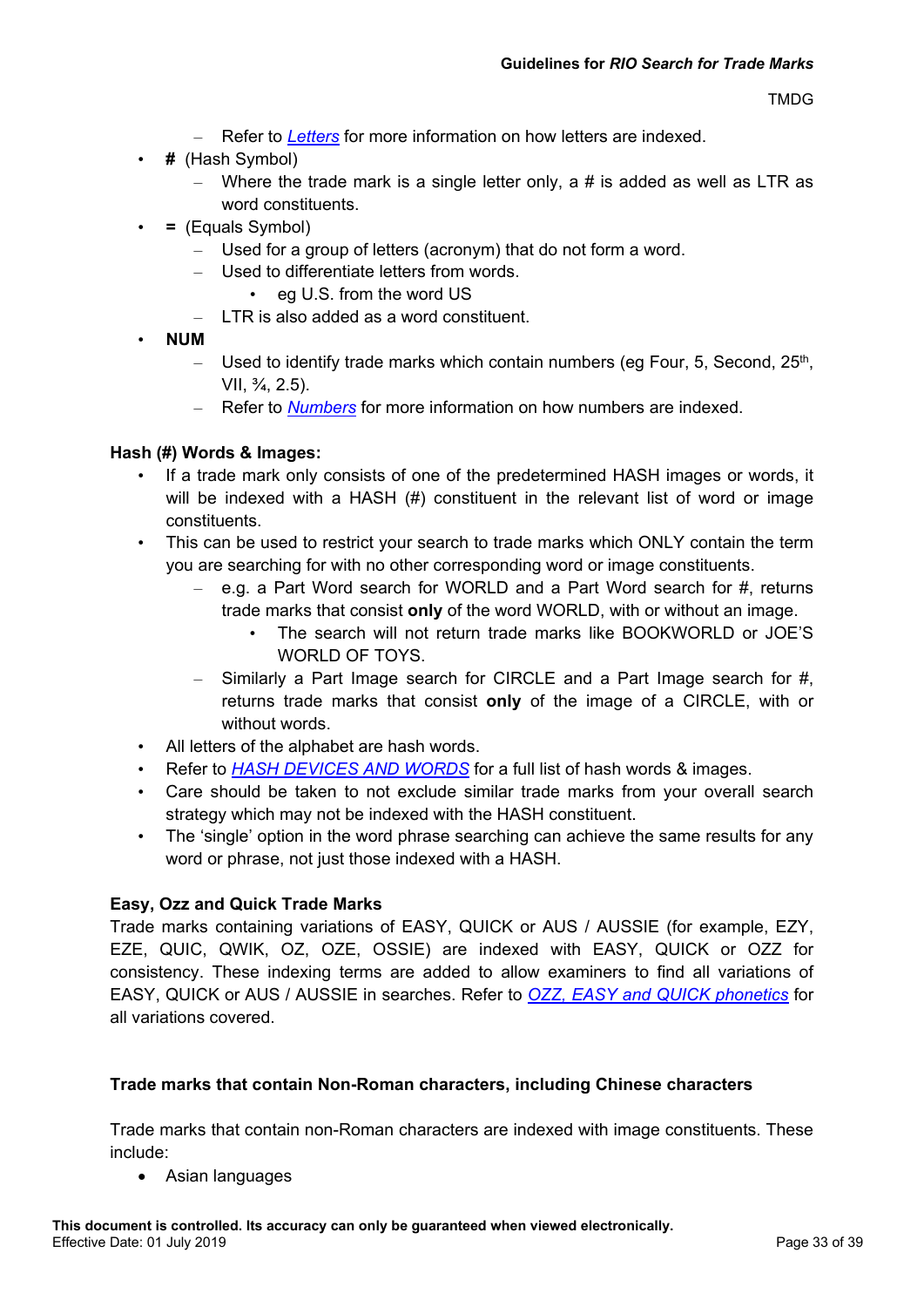- Cyrillic
- Arabic
- Greek

Applications for trade marks that consist of non-Roman characters must also contain a translation and transliteration. These are not indexed.

In addition to searching the image constituents, examiners should also perform a part word search for the transliteration supplied with the application. This is to ensure that they find Roman character trade marks that contain the relevant transliteration. The normal guidelines for conducting word searches should be followed.

If no transliteration has been supplied, the examiner should perform a top up part word search for the transliteration once it has been received.

The *exception* to this is trade marks that contain Chinese characters, which are indexed with both transliteration and image constituents.

Trade marks containing Chinese characters are indexed to include the transliteration (Hanyu Pinyin) of the characters. The transliterated terms will be included within the *transliteration constituents*. For example:



Searches on Word constituent (part, prefix, suffix and exact) search across both word and transliteration constituents. Searches can be limited to Exact (transliteration only) or Exact (word only) to exclude word or transliteration constituents.

If there is a Chinese character(s) but there is no Hanyu Pinyin transliteration there will simply be a transliteration constituent of NONE

When searching trade marks containing Chinese characters, examiners should search for the transliterated terms using a part word search. This is to ensure that they find not only the Chinese characters of interest, but also any trade mark that includes the Pinyin (transliteration).

Examiners should only limit their searches to exact word, or exact word (transliteration only) in cases where the search field is too large to view. In such cases an appropriate search of the Chinese characters may be:

Example: 澳新集□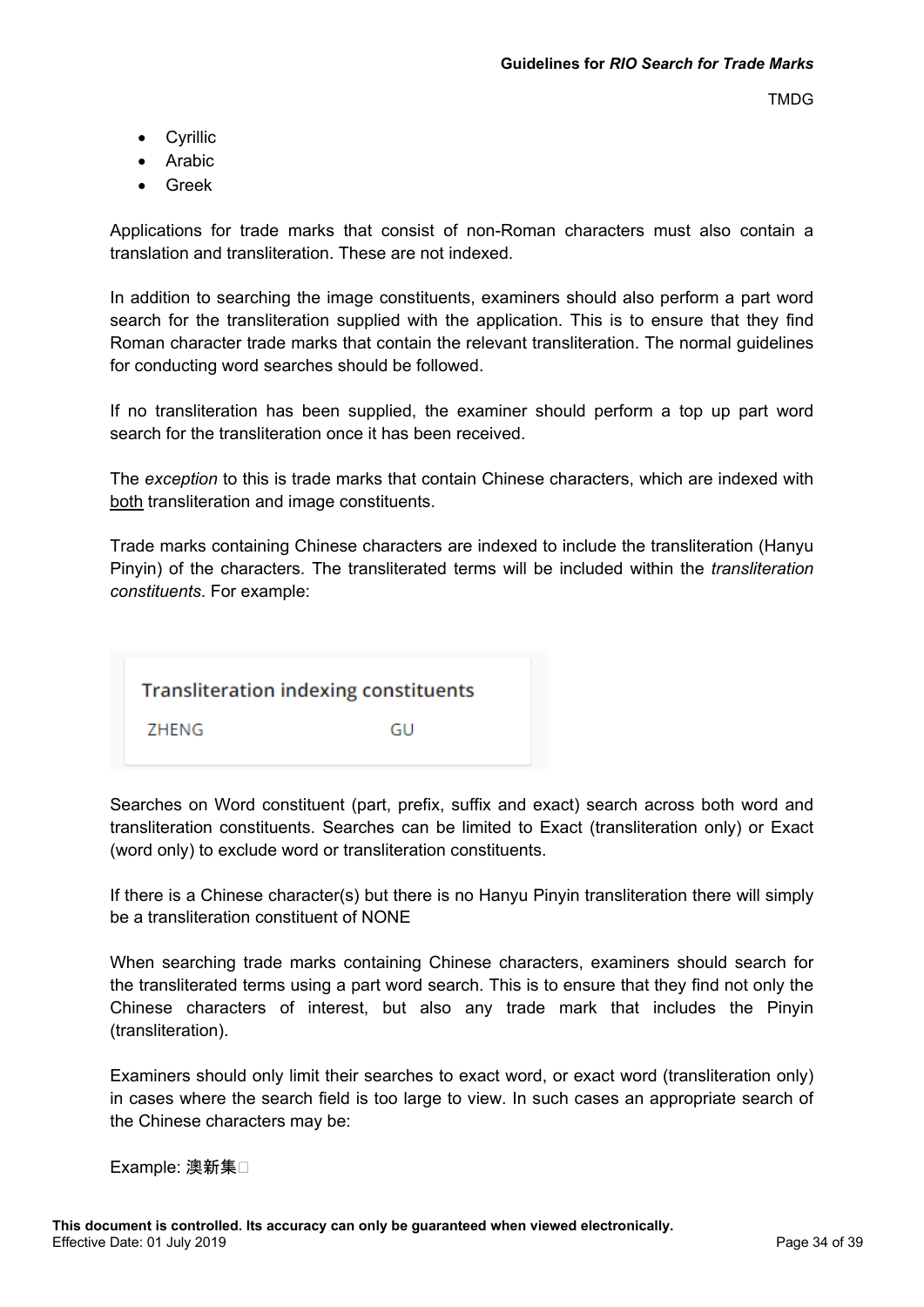Word indexing constituents

AO JI

TUAN XIN

*Class 35: Publicity; Organisation of trade fairs for commercial or advertising purposes*

| Viewed Results                       |       | Search criteria               | Class                                         | Status                         | Combine |                          | Refine Remove                |
|--------------------------------------|-------|-------------------------------|-----------------------------------------------|--------------------------------|---------|--------------------------|------------------------------|
| ۰<br>$\boldsymbol{\mathrm{u}}$       | 180   | Word<br>ao (PW) AND xin (PW)  | All                                           | All                            | с       | $\mathcal{O}$            | ۰                            |
| ۰<br>$\overline{\phantom{a}}$<br>ü   | 1,651 | <b>Word</b><br>ao (PW)        | 35 (12, 14, 25,<br>35, 36, 40, 41,<br>42, 431 | PRR                            | u       | $\mathcal{O}$            | $\overline{\phantom{m}}$     |
| ۰<br>3<br>$\circ$                    | 50    | Word<br>ao (EW)               | 35 (12, 14, 25,<br>35, 36, 40, 41,<br>42, 431 | PRR                            | ∟       | o                        | $\blacksquare$               |
| ٠<br>$\Delta$<br>$\scriptstyle\rm o$ | 462   | Word<br>xin (PW)              | 35 (12, 14, 25,<br>35, 36, 40, 41,<br>42, 43  | <b>PASSA</b><br>PRR<br>- 10-11 | L.      | $\overline{\mathscr{O}}$ | $\qquad \qquad \blacksquare$ |
| ٠<br>5<br>v                          | 10    | Word<br>xin (EW)              | 35 (12, 14, 25,<br>35, 36, 40, 41,<br>42, 43  | <b>PRR</b>                     | L       | $\mathcal{O}$            | ۰                            |
| ۰<br>$\,$<br>$\,$                    | 58    | Word<br>Ji (PW) AND tuan (PW) | 35 (12, 14, 25,<br>35, 36, 40, 41,<br>42, 43  | ر با زار د<br>PRR              | u       |                          | $\qquad \qquad \blacksquare$ |
|                                      |       |                               |                                               |                                |         |                          |                              |

The examiner should exercise reasonable discretion in constructing their search strategy. When identifying key elements in the trade mark to construct their search strategy, the examiner may refer to research results and the Common Descriptors in Chinese document for assistance.

If the examiner chooses to carry out an Other Trade Mark Information search or Assessment Summary search, the guidelines on conducting Other Trade Mark Information search and Assessment Summary search of the trade mark searching system should be followed.

The above searching guidelines in relation to Chinese characters only apply to trade mark applications that have a first adverse/first clear report issued AFTER 20 June 2014. Any response (including clear reports) to an examination report on a trade mark that contains Chinese characters that was issued PRIOR to 20 June 2014 (when new practice was published) DOES NOT require a top up search of the transliteration word constituents.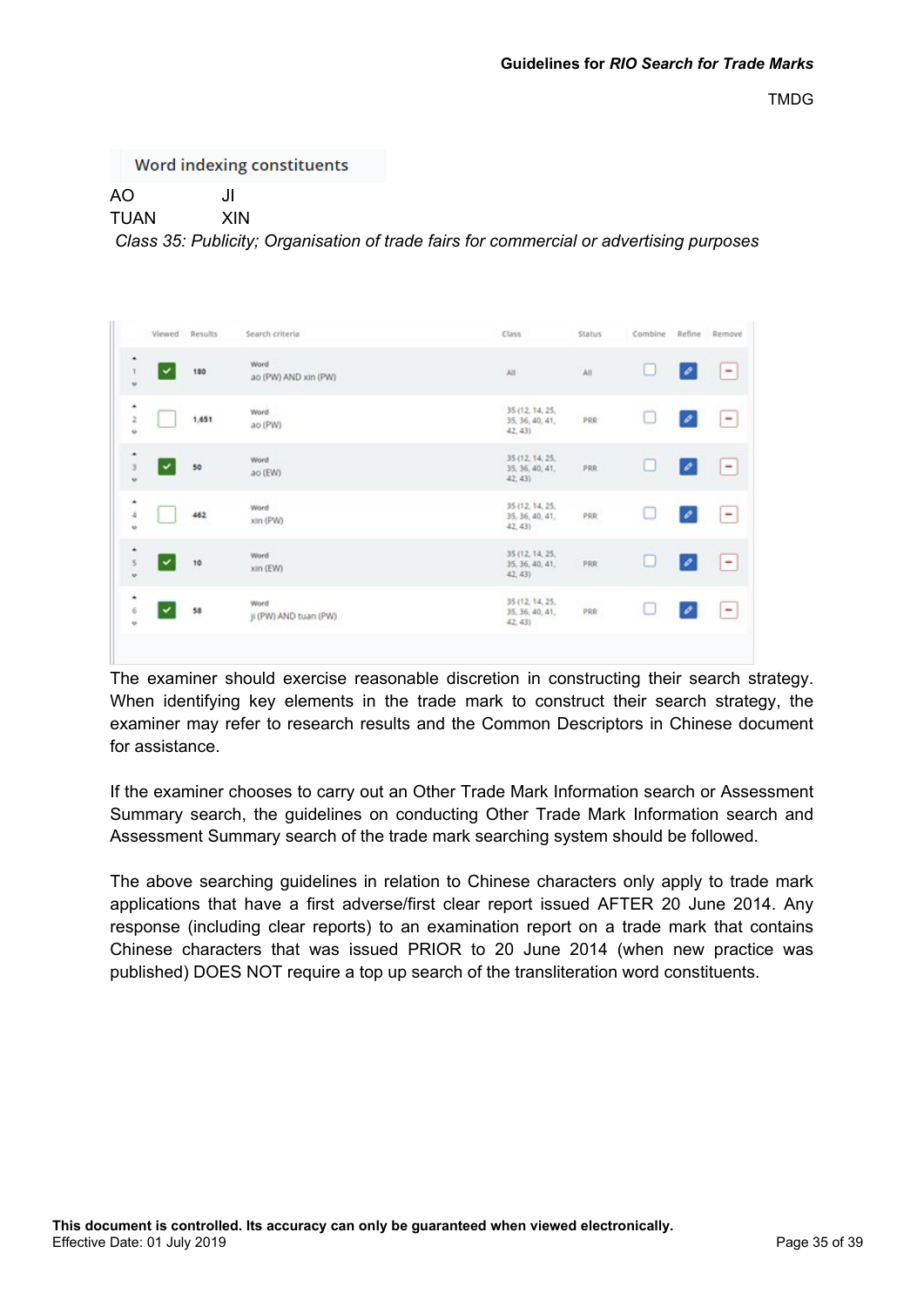## **ANNEX 2 SEARCHING REGULATED SIGNS**

## **Prescribed signs**

Section 39(2) grounds for rejection may be taken on a trade mark if it contains or consists of a prescribed sign or if it so nearly resembles the sign as to be likely to be taken for it**.**

A pre-searching consideration is an understanding of the types of prescribed signs and when section 39 grounds for rejection may be applicable in relation to such signs.

## **Shields/crests/flags**



If a trade mark contains or consists of the above, there is generally a higher likelihood of deception or confusion occurring given the presence of such a sign.

## **Composite marks**



These signs are to be considered as a whole. The mere inclusion of one or more of the words/acronym contained in the sign is unlikely to lead to deception or cause confusion. Should these signs be wholly contained in a trade mark the likelihood of deception or confusion would however be higher.

| <b>Plain word/letters</b> |              |              |  |  |  |  |  |
|---------------------------|--------------|--------------|--|--|--|--|--|
| <b>WHO</b>                | <b>IRENA</b> | <b>SHAPE</b> |  |  |  |  |  |

Whilst the presence of such ordinary English words as a trade mark may be likely to give rise to deception or confusion of the public, limited additional material/stylisation will usually reduce this likelihood considerably, as the trade mark is less likely to be taken for the prescribed sign.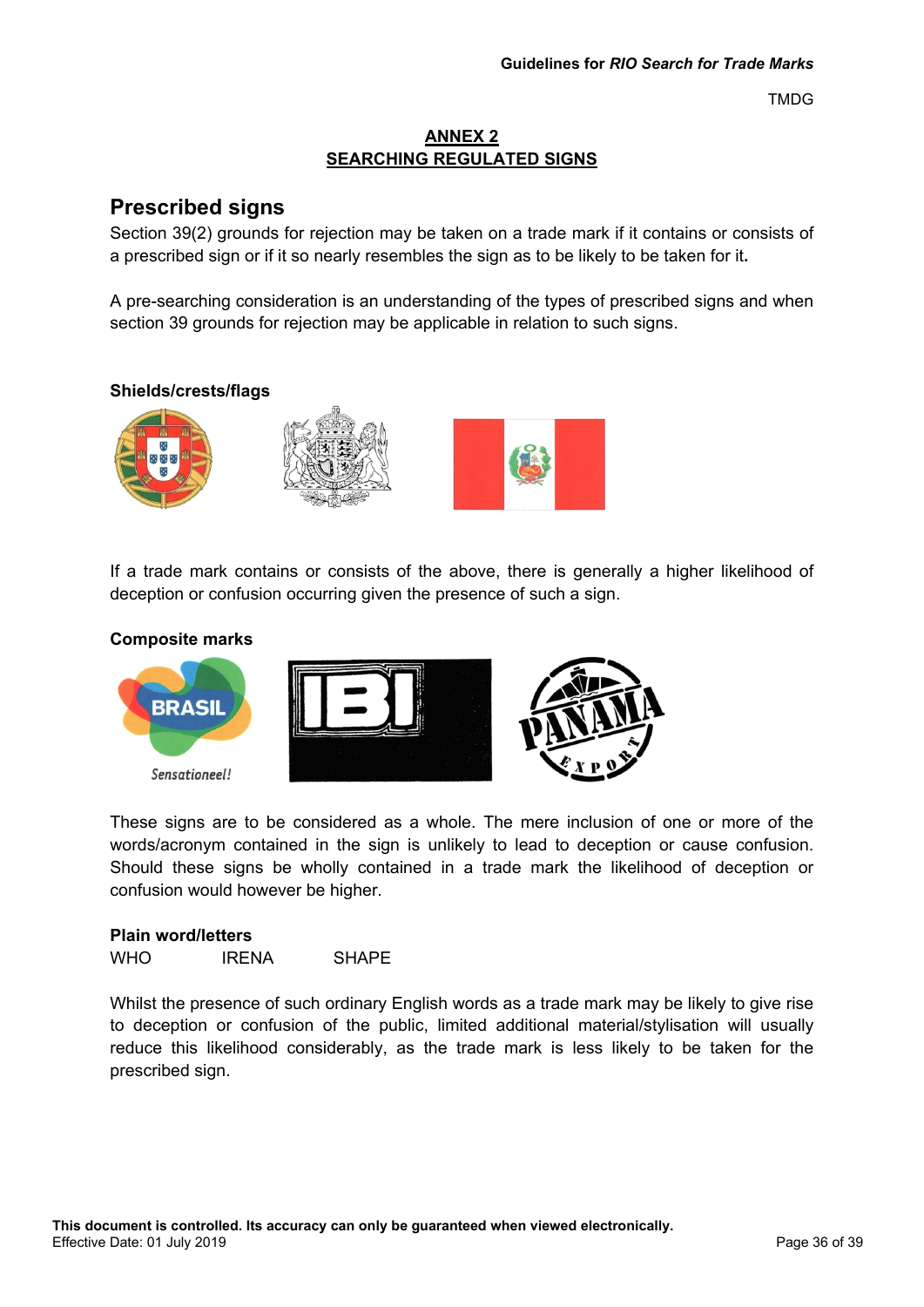$\bigcup \text{weekly} \bigcap$ 

E.g. The trade mark is not likely to be taken for the World Health Organisation sign and therefore is less likely to deceive or cause confusion in the face of the WHO sign.

#### **Invented words/acronyms** EUREKA INTELSAT COMESA ESO

Given the nature of these invented words/acronyms, minor alterations which do not alter the nature of the invented word (e.g. minor sylisation or additional wording) are unlikely to prevent deception or confusion occurring. With this in mind however given recognistion afforded to such invented words, phonetic spelling variations may alter the trade mark sufficiently such that they are no longer likely to be taken for the prescribed sign e.g.

## **Prohibited Signs**

EURECA.

Currently as there are no signs specified as prohibited no regulations have yet been made for the purposes of section 18 of the Act (subsection 39(1)).

## **Use of a trade mark that is contrary to law**

Section 42 grounds for rejection must be raised if use of the trade mark would be contrary to law. To be caught by this section of the Act, use of the trade mark should breach some piece of legislation. Similar to prescribed signs, words and signs (the use of which is contrary to law by virtue of other pieces of legislation) are entered on the trade marks database and are indicated by beginning with -9.

The applicable Acts in relation to such signs specify the limitations of use. For example:

- Section 15 of the *Geneva Conventions Act 1957* prohibits the use, without the consent in writing of the Minister or of a person authorised in writing by the Minister to given consent, for any purpose whatsoever of the designations (words): "Red Cross", "Red Crescent", "Red Crystal" and "Red Lion and Sun"(and the emblems (signs) used to represent them); heraldic emblem of the Swiss Confederation and a design/wording so nearly resembling any of the emblems or designations specified. In some cases, a condition of registration may be added by the applicant in order to render a trade mark containing the signs acceptable for the purposes of the *Geneva Conventions Act 1957.*
- *The War Precautions Repeal Act 1920* which incorporates protection of the word ANZAC Regulations. The Regulations are quite specific in banning the use of the word ANZAC in trade marks of any kind, unless the applicant can demonstrate Ministerial consent to use the word.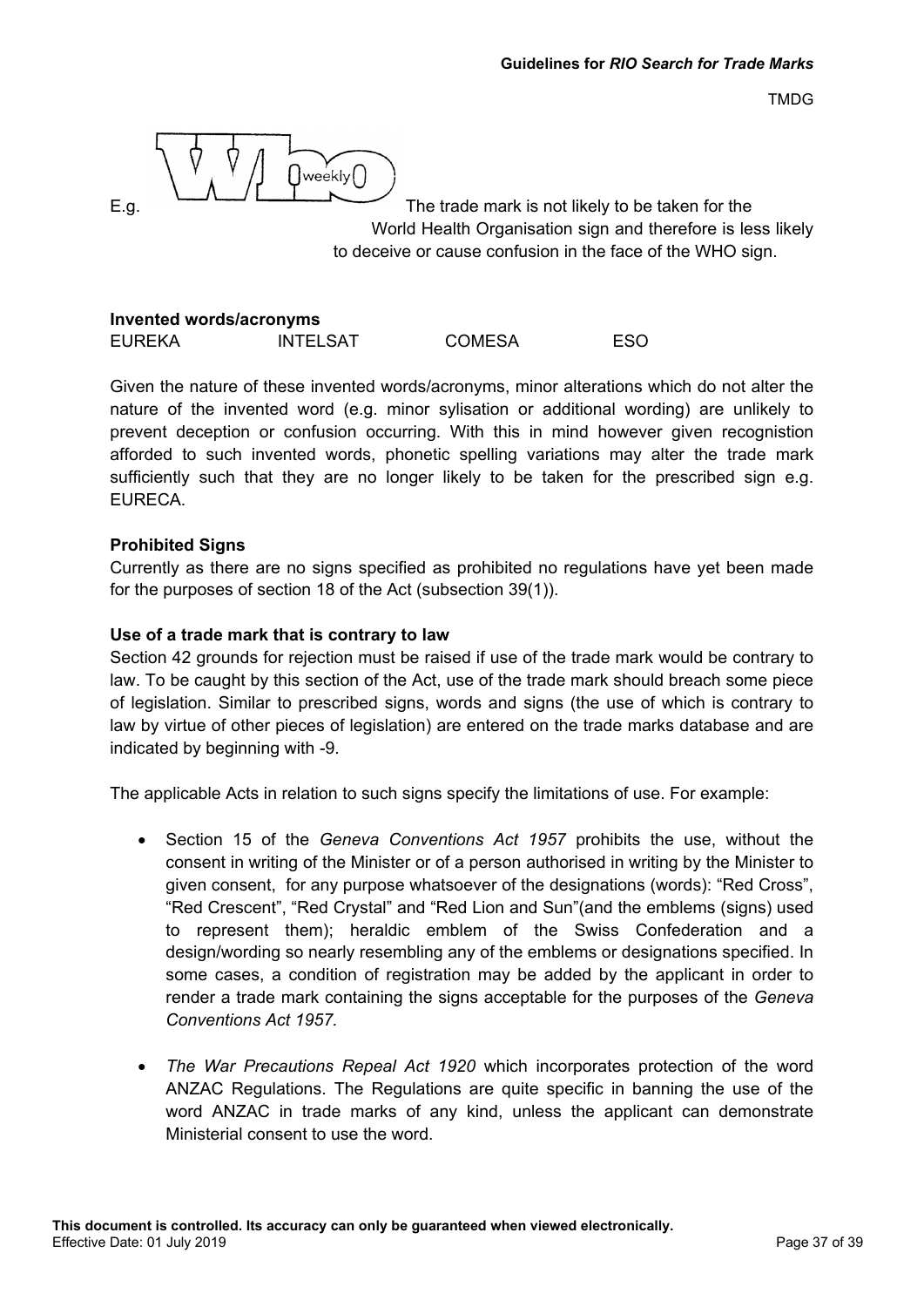• *The Banking Act 1959* restricts the use of a number of words or expressions in an attempt to assure the public that a financial business that describes itself as a bank, building society, credit union or authorised deposit-taking institution is in fact authorised as such. Further information including a list of relevant terms can be found in Part 30 of the Manual.

Examiner's should refer to Part 30.3 of the Manual which provides information on use contrary to law and lists known signs which if used in a trade mark would be contrary to law. The list provided in the Manual is not exhaustive, however the known signs are included in *RIO Search* as regulated signs and the details of the sign may include the Act applicable or reference to section 42 grounds for rejection.

Generally a ground for rejection for use of a mark contrary to law is applicable when the trade mark applied for contains the sign where use is contrary to law, noting that section 42 grounds for rejection should only be taken in what is clearly a breach of another Act.

## **Searching and extracting -9 million signs**

Search strategies need to include searches that would identify relevant -9 million signs (see Phase 2. Initial Broad Search(es) - including All Classes, All Status'). All relevant -9000000 signs are to be on the *RIO Search* Extract List. This includes (but is not limited to) signs that are specifically mentioned in the TM Examiner's Manual such as the Red cross, the word ANZAC and terms restricted under the *Banking Act 1959* such as BANK.

For example, if the trade mark contained the word ANZAC the search strategy needs to include a search that would find -9000017 ANZAC. This -9 million sign must be included on the *RIO Search* Extract List and annotated as s42 raised or s42 not raised (considered) (see How to annotate an *RIO Search* Extract List).

Where the trade mark contains a Greek cross or representation of a cross which may give rise to Red Cross or Swiss flag considerations, an image search for CROSS, GENEVA or FLAG,SWITZERLAND in Pending status will produce the relevant -9 million signs:

- -9000987 (Red Cross)
- -9001034 (Red Cross)
- -9000371 and -9002582 (Swiss flag)

Your *RIO Search* strategy must include a search that will identify these signs. Depending on the trade mark you are examining, either one of the red cross signs **and both** of the Swiss flag signs must be extracted and properly annotated to demonstrate that the appropriate grounds have been considered. Please note that additional -9 million signs may also need to be searched and extracted depending on the trade mark representation, e.g. where the cross is incorporated as part of another country's flag.

If the trade mark you are examining contains the image indexing terms CROSS,GREEK, CROSS or PLUS, *RIO Search* will automatically the following search: